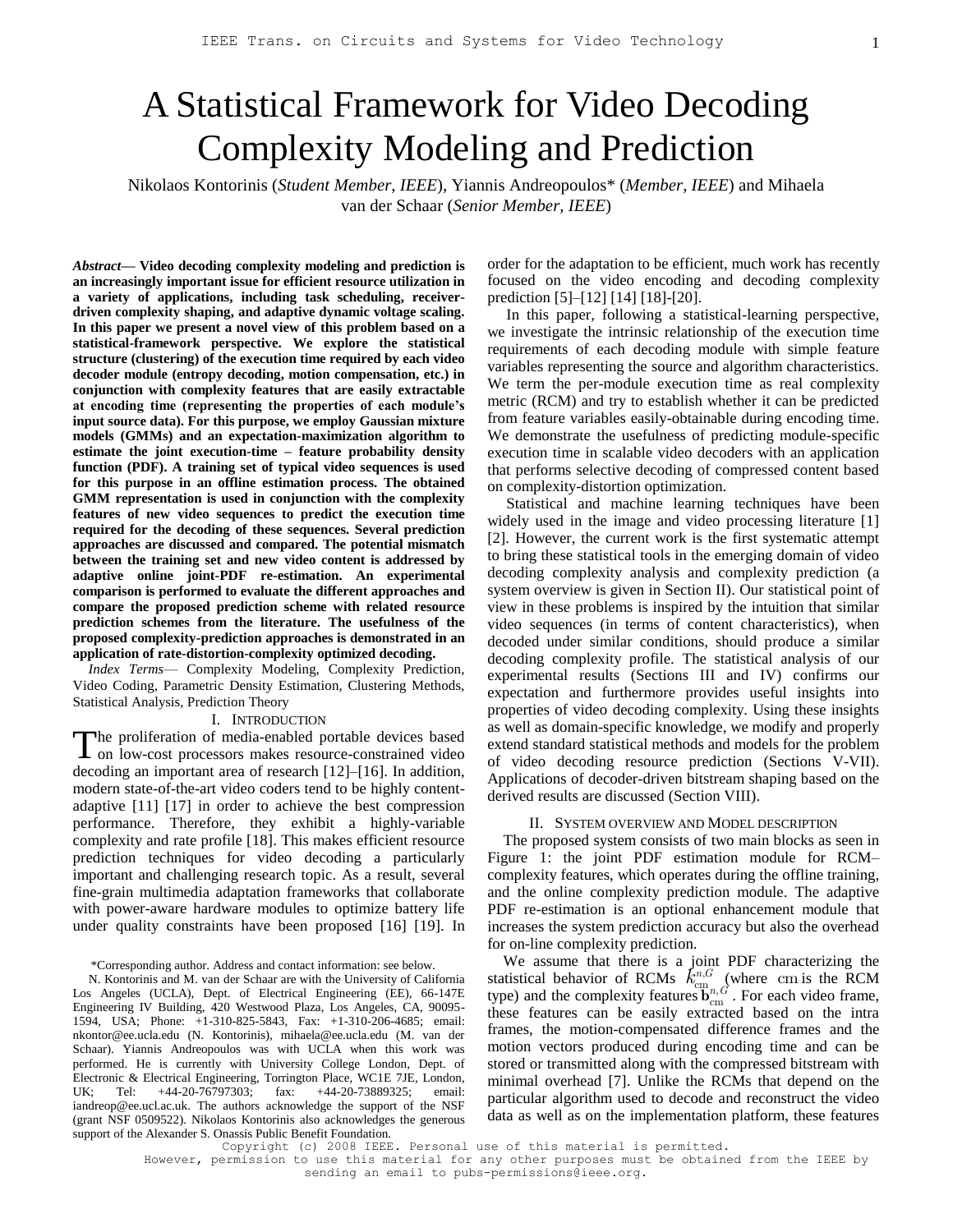depend only on the source properties (frames and motion vectors). The PDF estimation (Section III) provides the prediction module with the model parameters (denoted by  $\Theta_{M_q}$ ). When a more advanced model is used based on Markov-chains (Section V), the prediction module also utilizes the model's state transition probabilities. In this case, there is also feedback from the decoder with the true values of RCMs of previously-decoded frames ( $k_{cm}^{n-1,G}$  in Figure 1) in order to assess the prediction performance and recalibrate the model. The prediction module is provided with the complexity feature vector  $\mathbf{b}_{cm}^{n,G}$  for each unit to be decoded (e.g. a video frame or a GOP) and, in conjunction with the PDF estimation that was performed off-line, attempts to predict the RCMs of these units. When the adaptive PDF re-estimation module is present, it adaptively predicts the RCMs using either the offline-trained GMM model or the current sequence statistics (Section VI). A resource management system can utilize the complexity prediction for quality vs. energy tradeoffs [13] [16], or for



Figure 1. Proposed complexity-driven system architecture.

## *A. Module-specific Execution Times as Real Complexity Metrics*

The decoding part of most modern video coders consists of an entropy decoding module, an inverse-transform module, a motion compensation module and a pixel interpolation module (for fractional-pixel motion compensation) [3] [5] [11] [21]. In our recent work [6] [7], we identified an associated "generic" cost metric for each module. In this paper we are considering the execution time as the real complexity metric of each module. Even though execution time measurements are tied to a particular decoder platform, they capture the "real" complexity of processing (decoding) a particular compressed bitstream. Hence, they are relevant for a variety of applications such as operating system task scheduling [13], adaptive shaping of a compressed bitstream [7], dynamic voltage scaling methods [19], scheduling in multiple processors [8], etc. In addition, even though we assume that training can be performed based on a particular decoder of interest and by using representative sequences, we remark that, during online encoding, the required decoding execution time cannot be measured in most application scenarios, since decoders run on remote platforms<sup>1</sup>.

The module-specific breakdown of execution time is performed by partitioning the decoding software into the following modules: entropy decoding functions (ED tics), inverse transform function (IT tics), motion compensation (MC tics), and fractional-pixel interpolation module  $(FI$  tics).

For single-threaded single-processor execution, the summation of the execution time for all modules participating in the reconstruction of a video frame represents the decoding complexity for the particular frame [9] [11] [12] [15]. All remaining parts of the decoder cause negligible execution time overhead in comparison to these modules. A resource monitor can be implemented at the receiver that measures the processor cycles ("tics")  $[22]$  required for the completion of the operations performed by each module, in order for them to be used during the training process. In this paper, we follow the generic approach of assuming that the required time for the processing of every frame by each module can be measured in real-time. The vast majority of general-purpose processors or programmable digital signal processors have built-in registers for this purpose [22]. This process is of very low-complexity and provides accurate measurements, which can be straightforwardly converted to time measurements based on the frequency of the underlying processor [22]. Moreover, minimal software instrumentation is required and this can be done in a similar fashion for a variety of underlying architectures and software implementations.

For each video frame *n*, with  $1 \le n \le N$  and *N* the total number of frames in our sample space, we define the following complexity features:

- the percentage of decoded non-zero transform coefficients,  $p_T(n)$  ;
- the percentage of decoded non-zero motion vectors,  $p_M(n)$ (out of the maximum possible motion vectors per video frame);
- the percentage of non-zero interpolated fractional-pixel positions,  $p_I(n)$ ;
- the sum of magnitudes of the non-zero coefficients,  $\mathcal{T}_{\text{nonzero}}(n)$ ;
- the sum of the run-lengths of zero coefficients  $\tau_{\text{runlen}}(n)$ .

These features depend only on the input source data (motion-compensated difference frames and motion vectors). Hence they can be computed at encoding time and transmitted to the decoder with the compressed bitstream [6] [7].

#### *B. Model Variables and Notation*

The elementary complexity that we model and predict in this paper is the sum of the module-specific RCMs over the same-type frames in a GOP. Following terminology used in open-loop video coding [17] [21], our adaptation unit (AU) will be each temporal level in every GOP. Notice that the temporal levels can be seen as categories of frame types within each GOP [21]. In our experiments, we have grouped together temporal level 5 and 4 (corresponding to intra frames (I) and uni-directionally predicted (P-) frames respectively) since they consist of one frame per GOP. Temporal levels 1~3 correspond to hierarchies of bi-directionally predicted (B) frames using variable block-size motion estimation and compensation (similar to the hierarchical B pictures of H.264/AVC [11] [21]). Finally, temporal level 0 corresponds to the output (reconstructed) video frames. Hence, the theory and methods of this paper can be applied for complexity modeling in conventional I-, P-, and hierarchical B-frames of hybrid coders [3] [21] (e.g. in H.264/AVC [11]).

In order to segment all the available frames of each temporal level (frame type) into uniquely-identifiable subsets, we define the parameter index set  $G = (R, \text{tlev}; \text{SEQ}, \text{GOP})$ . The parameters  $R$ , tlev,  $\text{SEQ}$ 

Copyright (c) 2008 IEEE. Personal use of this material is permitted. However, permission to use this material for any other purposes must be obtained from the IEEE by sending an email to pubs-permissions@ieee.org.

<sup>&</sup>lt;sup>1</sup> In video streaming applications, encoding is typically performed in a powerful server workstation while decoding may occur in personal computers, laptops, portable video players, cell-phones, etc.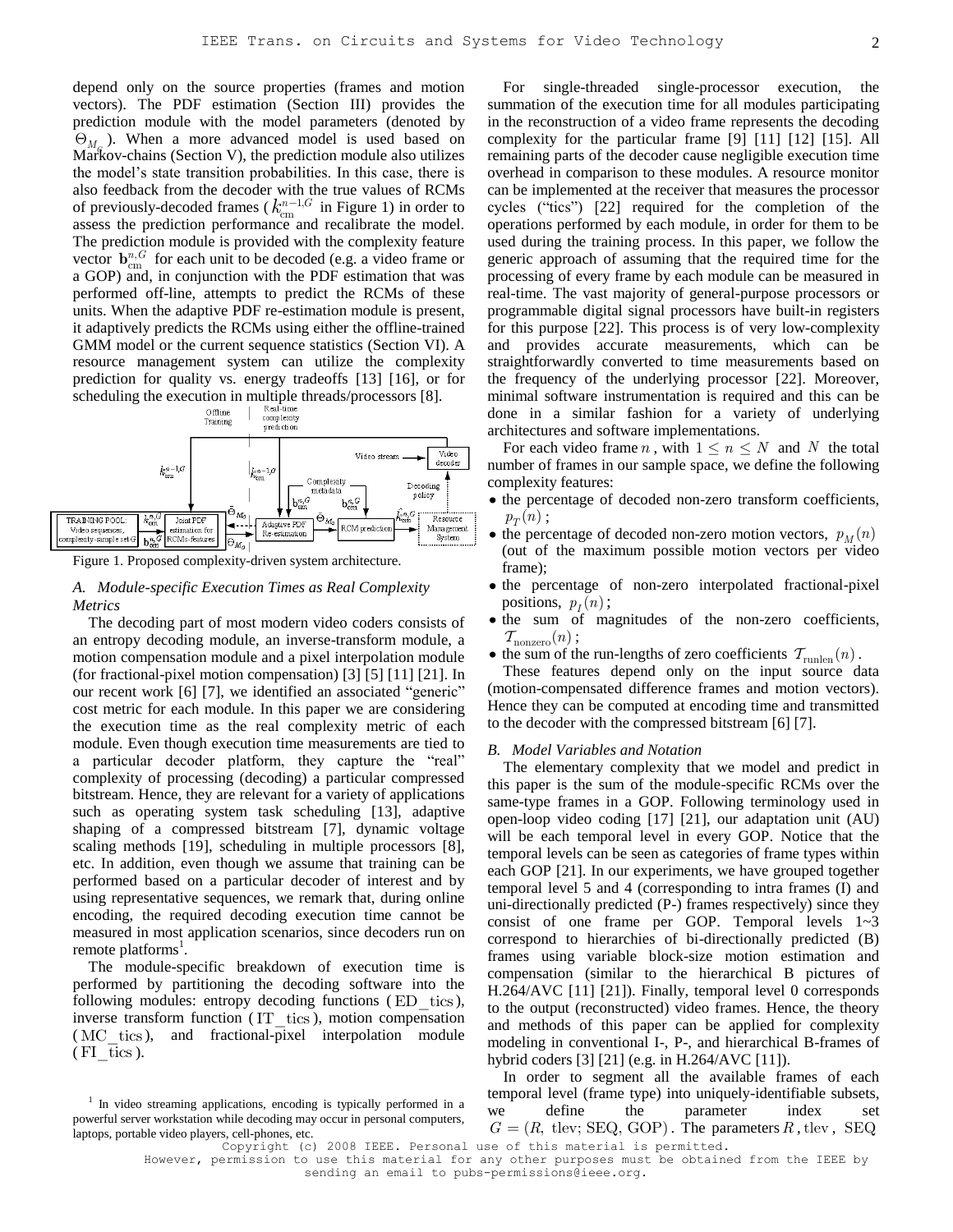and GOP refer respectively to the streaming bitrate, the temporal level, and the specific video sequence and GOPnumber within the video sequence that the sample adaptation unit belongs to. Moreover, in our notation we use the semicolon (;) to separate the leftmost parameters that remain constant from the rightmost parameters that are the indices to our sample subset.

For the adaptation unit  $n$  that is characterized by the parameter index<sup>2</sup>  $G = (R, \text{tlev}, \text{SEQ}, \text{GOP})$ , we denote the numerical value of RCM cm (where numerical value of RCM cm<br>
cm  $\in$  {ED\_tics,IT\_tics,MC\_tics,FI\_tics} } by  $k_{\rm cm}^{n,G}$  . Additionally, using the above notation, let  $\mathbf{b}_{cm}^{n,G}$  denote the  $(s - 1)$ -dimensional<sup>3</sup> feature vector associated with the RCM cm of the AU  $n$  indexed by the parameter index set  $G$ . Notice that the value for  $(s - 1)$  as well as the identity of the relevant features to each RCM vary and will be determined later with a pruning process. In the most general case, if we consider all the (not evidently correlated) features, we have:<br>  $\mathbf{b}_{cm}^{n,G} = [p_T(n) \ \mathcal{T}_{\text{nonzero}}(n) \ \mathcal{T}_{\text{runlen}}(n) \ p_M(n) \ p_I(n)]$  (1)

$$
\mathbf{b}_{\text{cm}}^{n,G} = \left[ p_T(n) \quad \mathcal{T}_{\text{nonzero}}(n) \quad \mathcal{T}_{\text{runlen}}(n) \quad p_M(n) \quad p_I(n) \right] \tag{1}
$$

By joining  $k_{\text{cm}}^{n,G}$  and  $\mathbf{b}_{\text{cm}}^{n,G}$ , we define the *s*-dimensional By Johnnig  $k_{cm}$  and  $\mathbf{b}_{cm}^{n,G}$  , we define the *s*-dimensional sample vector  $\mathbf{x}_{cm}^{n,G} = \begin{bmatrix} k_{cm}^{n,G} & \mathbf{b}_{cm}^{n,G} \end{bmatrix}$ . Using the corresponding Graph latters for random veribbles, we define the random Greek letters for random variables, we define the random variable  $\kappa_{\text{cm}}^G$  for the RCM  $_{\text{cm}}$  in the parameter set indexed by *G*, the feature vector random variable  $\beta_{\text{cm}}^G$  and the vector random variable  $\chi_{\text{cm}}^G = \kappa_{\text{cm}}^G$   $\beta_{\text{cm}}^G$  will refer to  $\chi_{\text{cm}}^G$ <br>random variable  $\chi_{\text{cm}}^G = \kappa_{\text{cm}}^G$ . We will refer to  $\chi_{\text{cm}}^G$ as a 'target complexity multi-variable' and denote its sdimensional joint probability density function as  $P_{\text{cm}}(\chi_{\text{cm}}^G)$ . We will estimate this joint density function using the training dataset  $X_{\text{cm}}^G = {\mathbf{x}_{\text{cm}}^1, \mathbf{x}_{\text{cm}}^2, ..., \mathbf{x}_{\text{cm}}^N}$ , where *N* is the total number of AUs in the parameter set  $G$ . Then, we will use this density estimate, in conjunction with other statistical information, to predict the RCMs from instantiations of the complexity features.

#### *C. Problem Description*

In typical resource prediction problems we are concerned with the mean absolute error. In this paper, however, we use the LMSE criterion to quantify the accuracy of the prediction. Optimal complexity predictors in the LSME sense can be expressed analytically and also require little computational effort during the on-line prediction. Moreover, LSME-based predictors tend to produce individual errors of smaller magnitude [23] by penalizing large errors more heavily than e.g. the  $L_1$ -norm criterion.

Let  $\hat{\kappa}_{cm}^{\hat{n}_{\text{online}}}, G$  denote the estimator of the RCM value  $k_{cm}^{n_{\text{online}}}, G$  of the sample set G that was used to train the estimator. Here  $n_{\text{online}}$  denotes the current AU index inside the video sequence that is being predicted. The minimization problem we solve, according to the least mean square error criterion, is

$$
\min_{\hat{\kappa}_{\text{cm}}^{\text{nonline}, G}} \mathcal{E}\Big( (\hat{\kappa}_{\text{cm}}^{\text{n}_{\text{online}}, G} - k_{\text{cm}}^{\text{n}_{\text{online}}, G})^2 \Big) \tag{2}
$$

where the expectation is over all the adaptation parameters (e.g. temporal levels), all the AU indices (e.g. all the GOPs) and all the RCMs cm . The above problem assumes knowledge of the joint RCM–feature probability density

<sup>3</sup> Note that we use  $s - 1$  dimensions to simplify notation, so that our target variable has *s* dimensions.

functions  $P_{\text{cm}}(\chi_{\text{cm}}^G)$  defined in the previous section. To obtain  $P_{\text{cm}}(\chi_{\text{cm}}^G)$  from our training data, we need to address the probability density estimation problem. As explained and justified next, we employ a GMM for the PDF and use the EM algorithm to perform parametric density estimation.

#### III. GAUSSIAN MIXTURE MODELING OF RCMS-COMPLEXITY FEATURES JOINT PDFS

In this section we introduce the Gaussian mixture model for the RCM–complexity-features statistical modeling. In order to tie our statistical analysis with prediction results, we next present our baseline prediction algorithm that is an LMSEoptimal predictor naturally customized for the GMM formulation. Indicative results for both the statistical properties and the prediction performance are presented and certain interesting dimensions of decoding complexity are highlighted.

## *A. Gaussian Mixture Model for PDF Estimation of RCM– Complexity-features*

For illustrational purposes, we display our approach for the complexity of entropy decoding (i.e. RCM ED tics) and using our domain knowledge, we consider the three complexity features that are intuitively more related to ED\_tics . Thus, our complexity target variable  $\chi_{\text{cm}}^G = \begin{bmatrix} \kappa_{\text{cm}}^G & \mathbf{b}_{\text{cm}}^G \end{bmatrix}$  will be<br>  $\chi_{\text{ED\_tics}}^G = \begin{bmatrix} \kappa_{\text{cm}}^G & \mathcal{T}_{\text{nonzero}}^G & \mathcal{T}_{\text{runlen}}^G & p_T^G \end{bmatrix}$ 

$$
\chi_{\text{ED\_tics}}^G = \begin{bmatrix} \kappa_{\text{ED\_tics}}^G & \mathcal{T}_{\text{nonzero}}^G & \mathcal{T}_{\text{runlen}}^G & p_T^G \end{bmatrix}
$$

for some sample set indexed by *G* . Of course, with the appropriate selection of features and modifications in the dimensions of the variables and the model, the approach generalizes to any subset of complexity features.

Let  $\hat{P}_{\text{ED--tics}}(\chi_{\text{ED--tics}}^G)$  denote the density estimate of the

four-dimensional entropy decoding complexity target variable  
\n
$$
\chi_{\text{ED\_tics}}^G = \begin{bmatrix} \kappa_{\text{ED\_tics}}^G & T_{\text{nonzero}}^G & T_{\text{rullen}}^G & p_T^G \end{bmatrix}.
$$

The Gaussian mixture model assumes that the density estimate can be written as a mixture of Gaussian components:

$$
\hat{P}_{\text{ED\_tics}}(\chi_{\text{ED\_tics}}^G) = \sum_{m=1}^{M_G} w_{\text{ED\_tics},m}^G \phi_m^G(\chi_{\text{ED\_tics}}^G) \quad (3)
$$

where  $M_G$  (number of components) is determined through information-theoretic criteria as described in Subsection IV.B. Here,  $\phi_{\theta_m}^G$  ( $\chi_{\rm ED}^G$  tics)  $G$   $\wedge$ Here,  $\phi_g^G(\chi_{\text{ED\_tics}}^G)$  denotes a 4-D Gaussian distribution  $\mathcal{N}(\mathbf{m}_{\text{ED\_tics}}^G, m)$  with parameters V ( $\mathbf{m}_{\text{ED}}^{\text{E}} = \left( \mathbf{m}_{\text{ED\_tics}, m}^{\text{G}} \right), \mathbf{C}_{\text{ED\_tics}, m}^{\text{E}}$ ), where  $\mathbf{m}_{\text{ED\_tics}, m}^{\text{G}}$  is the mean vector:<br>  $\mathbf{m}_{\text{ED\_tics}, m}^{\text{G}} = \left[ \mu_{\kappa_{\text{ED\_tics}}, m} \mu_{\tau_{\text{nonzero}}, m} \mu_{\tau_{\text{r,nonzero}}^{\text{G}}} \mu_{\mu_{\text{F}}, m}^{\$ mean vector:

$$
\mathbf{m}_{\mathrm{ED\_tics},m}^{G} = \begin{bmatrix} \mu_{\kappa_{\mathrm{FD\_tics}}^{G},m} & \mu_{\mathcal{T}_{\mathrm{nonzero}}^{G},m} & \mu_{\mathcal{T}_{\mathrm{runlen}}^{G},m} & \mu_{p_{T}^{G},m} \end{bmatrix} (4)
$$

and  $\mathbf{C}_{\text{ED-tics},m}^G$  is the 4-by-4 positive definite (symmetric)

covariance matrix, compactly written as:  
\n
$$
\mathbf{C}_{\text{ED\_tics},m}^{G} = \begin{bmatrix}\n\mathbf{C}_{\kappa_{\text{ED\_tics}}^{G}}^{G}, & \mathbf{C}_{\kappa_{\text{ED\_tics}}^{G}}^{G}, & \mathbf{C}_{\kappa_{\text{ED\_tics}}^{G}}^{G}, & \mathbf{C}_{\kappa_{\text{ED\_tics}}^{G}}^{G}, & \mathbf{C}_{\kappa_{\text{ED\_tics}}^{G}}^{G}, & \mathbf{C}_{\kappa_{\text{ED\_tics}}^{G}}^{G}, & \mathbf{C}_{\kappa_{\text{ED\_tics}}^{G}}^{G}, & \mathbf{C}_{\kappa_{\text{ED\_tics}}^{G}}^{G}, & \mathbf{C}_{\kappa_{\text{ED\_tics}}^{G}}^{G}, & \mathbf{C}_{\kappa_{\text{ED\_tics}}^{G}}^{G}, & \mathbf{C}_{\kappa_{\text{ED\_tics}}^{G}}^{G}, & \mathbf{C}_{\kappa_{\text{ED\_tics}}^{G}}^{G}, & \mathbf{C}_{\kappa_{\text{ED\_tics}}^{G}}^{G}, & \mathbf{C}_{\kappa_{\text{ED\_tics}}^{G}}^{G}, & \mathbf{C}_{\kappa_{\text{ED\_tics}}^{G}}^{G}, & \mathbf{C}_{\kappa_{\text{ED\_tics}}^{G}}^{G}, & \mathbf{C}_{\kappa_{\text{ED\_tics}}^{G}}^{G}, & \mathbf{C}_{\kappa_{\text{ED\_tics}}^{G}}^{G}, & \mathbf{C}_{\kappa_{\text{ED\_tics}}^{G}}^{G}, & \mathbf{C}_{\kappa_{\text{ED\_tics}}^{G}}^{G}, & \mathbf{C}_{\kappa_{\text{ED\_tics}}^{G}}^{G}, & \mathbf{C}_{\kappa_{\text{ED\_tics}}^{G}}^{G}, & \mathbf{C}_{\kappa_{\text{ED\_tics}}^{G}}^{G}, & \mathbf{C}_{\kappa_{\text{ED\_tics}}^{G}}^{G}, & \mathbf{C}_{\kappa_{\text{ED\_tics}}^{G}}^{G}, & \mathbf{C}_{\kappa_{\text{ED\_tics}}^{G}}^{G}, & \mathbf{C}_{\kappa_{\text{ED\_tics}}^{G}}^{G}, & \mathbf{C}_{\kappa_{\text{ED\_tics}}^{G}}^{G}, & \mathbf{C}_{\kappa_{\text{ED\_tics}}^{G}}
$$

where  $\mathbf{C}_{\substack{G\\k_{\text{ED\_ties}}}^{G}}^{G}$  *m*,  $\mathbf{C}_{\substack{G\\k_{\text{ED\_ties}}}^{G}}^{G}$  *m* and  $\mathbf{C}_{\substack{G\\k_{\text{cm}}}^{G},m}^{G}$  are the RCM, RCM-feature and the feature covariance matrices respectively.

The parameters  $w_{\text{ED-tics},m}^G$  are the mixing (weight) coefficients, which denote the relative importance of each Gaussian in the total distribution. They satisfy the normalization condition

 $2$  When no semicolon is used, all the parameters are constant and the index set reduces to a single index.

Copyright (c) 2008 IEEE. Personal use of this material is permitted.

However, permission to use this material for any other purposes must be obtained from the IEEE by sending an email to pubs-permissions@ieee.org.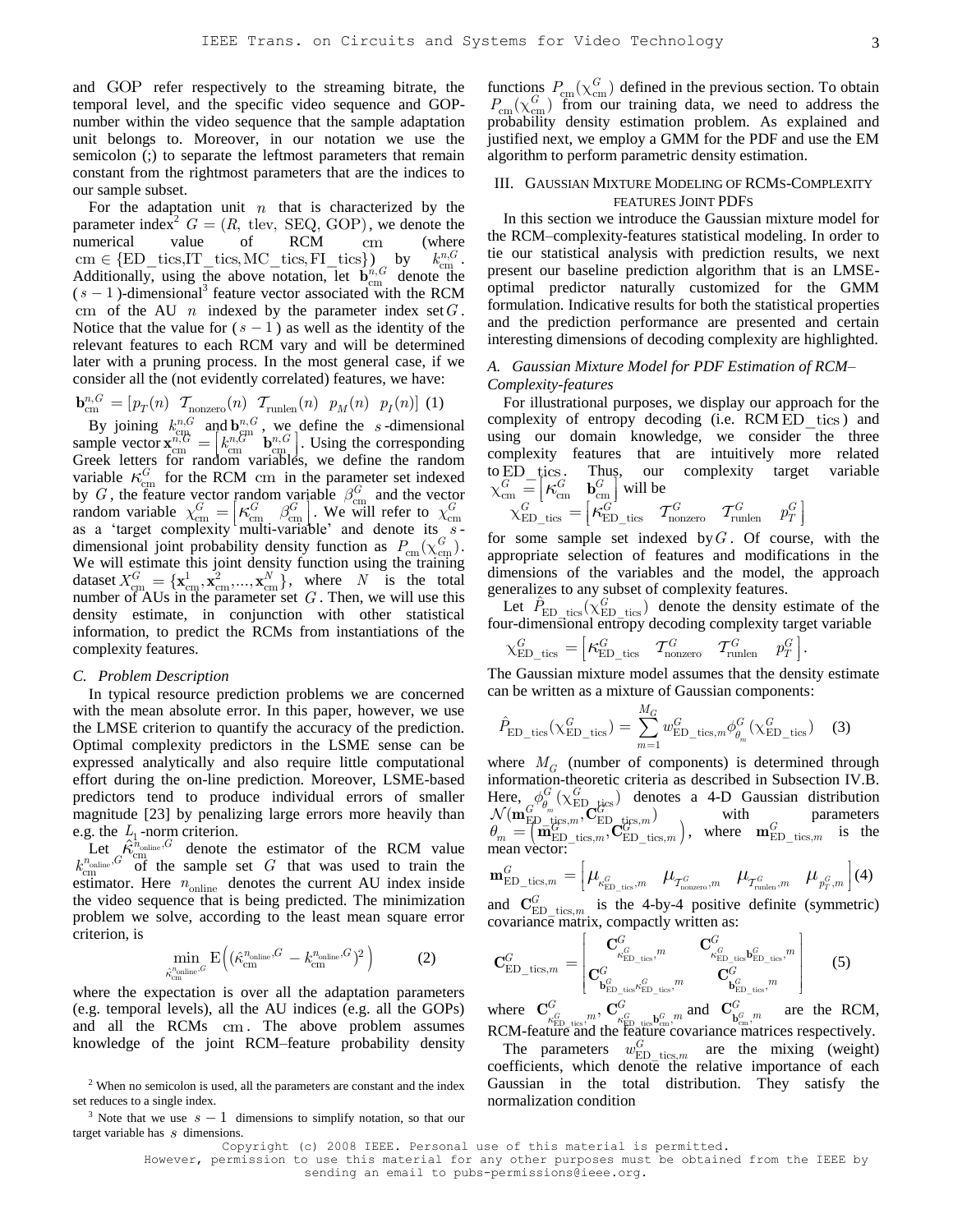$$
\sum\nolimits_{m=1}^{M_G} w_{\text{ED\_tics},m}^G = 1 \quad (6)
$$

For brevity, we will refer to each of the components as Gaussian component  $\theta_m$  and to a specific Gaussian mixture with parameters  $\{\theta_m \mid 1 \leq m \leq M_G\}$  as the mixture  $\Theta_{M_G}$ .

Domain knowledge suggests that these features should be highly correlated. To determine the extent of their interdependence, we computed the cross-correlation of  $T_{\text{nonzero}}$ and each of  $T_{\text{runlen}}$  and  $p_T$ , for all the temporal levels of nine representative video sequences and several decoding bitrates. With the exception of the "Sailormen" sequence that had weaker correlation coefficients  $\rho_{\tau_{\text{upper}}} \approx -0.9$  and  $\rho_{\tau_{\text{square}}p_T} \approx 0.85$ , all the rest of the sequences had coefficients below  $-0.98$  and above 0.97 respectively, which confirms our intuition. The strong dependence of the three features in our coder implementation indicates that using all of them is redundant. Hence, we performed dimensionality reduction of our sample space and kept only one of the three features ( $\mathcal{T}_{\text{nonzero}}$ ) for our statistical analysis. Experiments with various subsets of the features in a scalable coder [17] yielded no tangible improvement in prediction results as compared to the cases when only  $T_{\text{nonzero}}$  was used (we omit these experiments here for brevity of description). Still, the more generic model description is useful for other coding frameworks, where usage of several features may lead to better prediction results.

## *B. Online Prediction based on Complexity Features and Offline Training*

Let  $\hat{\theta}_m$ ,  $1 \leq m \leq M_G$  denote the  $m$ -th Gaussian component estimated through EM in Section IV. The probability of a certain (*s*-dimensional) RCM cm and its

$$
\begin{aligned}\n\text{feature pair } & \left( \kappa_{\text{cm}}^G, \beta_{\text{cm}}^G \right) \text{ given } \hat{\theta}_m \text{ is:} \\
P(\kappa_{\text{cm}}^G, \beta_{\text{cm}}^G \mid \hat{\theta}_m) &= \frac{1}{\left( 2\pi \right)^{s/2} \sqrt{\left| \mathbf{C}_m^G \right|}} \times \\
& \times \exp\left[ -\frac{1}{2} \left| \left[ \frac{\kappa_{\text{cm}}^G}{\left( \beta_{\text{cm}}^G \right)^T} \right] - \left[ \frac{\mu_{\kappa_{\text{cm}}^G, m}}{\left( \mu_{\beta_{\text{cm}}^G, m} \right)^T} \right] \right]^T \qquad (7) \\
& \left( \mathbf{C}_m^G \right)^{-1} \left| \left[ \frac{\kappa_{\text{cm}}^G}{\left( \beta_{\text{cm}}^G \right)^T} \right] - \left[ \frac{\mu_{\kappa_{\text{cm}}^G, m}}{\left( \mu_{\beta_{\text{cm}}^G, m} \right)^T} \right] \right|\n\end{aligned}
$$

The Gaussian form of the above joint conditional probability yields analytic solutions for the optimal LMSE probability yields analytic solutions for the estimator [23], which, given  $\mathbf{b}_{cm}^{n,g}$  and  $\hat{\theta}_m$ , is:<br>  $\hat{\kappa}_{cm,m}^G = \mathbb{E} \Big[ \kappa_m^G \mid \mathbf{b}_{cm}^{n,g}, \hat{\theta}_m \Big]$ 

 cm cm cm cm cm , 1 , , , , , cm *G G G G G G G n g m m m m*  **b b b C C b** (8)

The last equation gives an explicit estimator for the instantiation of each RCM cm using the available *online* complexity feature vector  $\mathbf{b}_{cm}^{n,G}$  and the parameters of the Gaussian component  $\hat{\theta}_m$ . Since the parameter training is performed *offline*, as described in Section III, the matrix inversion and multiplication in (8) are pre-computed; thus only one matrix-vector multiplication and vector subtraction are

performed online. Notice that the derived expectations of (8) are mixed according to the mixing coefficients  $w_m^G$  in (3), i.e. the probability that  $\hat{\theta}_m$  is responsible for  $\chi_{\text{cm}}^{\hat{G}^*}$ , prior to observing  $\mathbf{b}_{\text{cm}}^{n,G}$ . The conditional expectation  $\mathcal{R}_{\text{cm}}^G$  for the whole GMM  $\Theta_{M_G}$  given the observed complexity feature  $\mathbf{b}_{\text{cm}}^{n,G}$  is thus

$$
\hat{\kappa}_{\text{cm}}^G = \sum_{m=1}^{M_G} w_m^G \cdot \hat{\kappa}_{\text{cm},m}^G ,\qquad (9)
$$

which, given the derived estimators of (8) and the mixing coefficients  $w_m^G$ , is computationally inexpensive in comparison to the complexity of video decoding. We remark that the online model execution complexity was negligible in comparison to the video decoding complexity (less that 2% in all cases).

## <span id="page-3-0"></span>*C. Statistical Analysis of RCMs using the Proposed Scheme and Observations*

Our proposal to predict complexity through offline PDF training on the RCM–feature space and LMSE prediction using the current feature value is based on the assumption that similar (in the complexity sense) sequences mostly lie on the same regions of the RCM–feature space. Thus, when these regions do not overlap excessively across the feature direction, features can efficiently discriminate and predict the RCM values.

In the following figures and tables we show indicative and motivating results from a representative set of standard CIF test video sequences. The spatial-domain version of the video coder [17] used in our experiments encoded the first 256 frames of 9 sequences: "Stefan", "Silence", "Sailormen", "City", "Raven", "Football", "Coastguard", "Paris" and "Harbour" using multi-frame variable block-size motion compensated prediction and update steps within multiple decomposition (temporal) levels. For each GOP, the total number of temporal levels<sup>4</sup> was set to 4 (i.e. three sets of hierarchical B-frames and one P-frame). Each GOP had 16 frames. In all figures and tables, we show results from prediction with GOP granularity (i.e. the sum of the RCMs and features in each temporal level for each GOP were calculated leading to  $N_{\text{seq}} = 16$  points per sequence) and prediction with temporal level granularity. The results are normalized to indicate the average number of processor cycles ("tics") per pixel (computed across temporal levels and GOPs).

We start by presenting an indicative example for the complexity measurements of the motion compensation (using *M p* as complexity feature) and the fractional-pixel interpolation module (using  $p_I$  as feature). For each case we present results corresponding to an indicative temporal level (prediction hierarchy). Apart from the data points, we also depict the fitted Gaussian mixture model. Figure 2.(i)-(ii) present the related results. The corresponding prediction results shown in the titles are presented in more detail in Table 1 and will be discussed separately.

The first thing to notice in Figure 2.(i)-(ii) is the selfclustering of most sequences' GOPs in the RCM–complexity-

Copyright (c) 2008 IEEE. Personal use of this material is permitted. However, permission to use this material for any other purposes must be obtained from the IEEE by

<sup>&</sup>lt;sup>4</sup> In a four-temporal-level video coder, entropy decoding is performed in levels 4 through 1 (nothing is transmitted for level 0 – which corresponds to the output frames of the reconstructed video sequence) and for the intraframes of the additional  $(5<sup>th</sup>)$  level. Reconstructed frames via motion compensation are created in levels 3 through 0 (no frames are created via motion compensation in temporal level 4 and 5).

sending an email to pubs-permissions@ieee.org.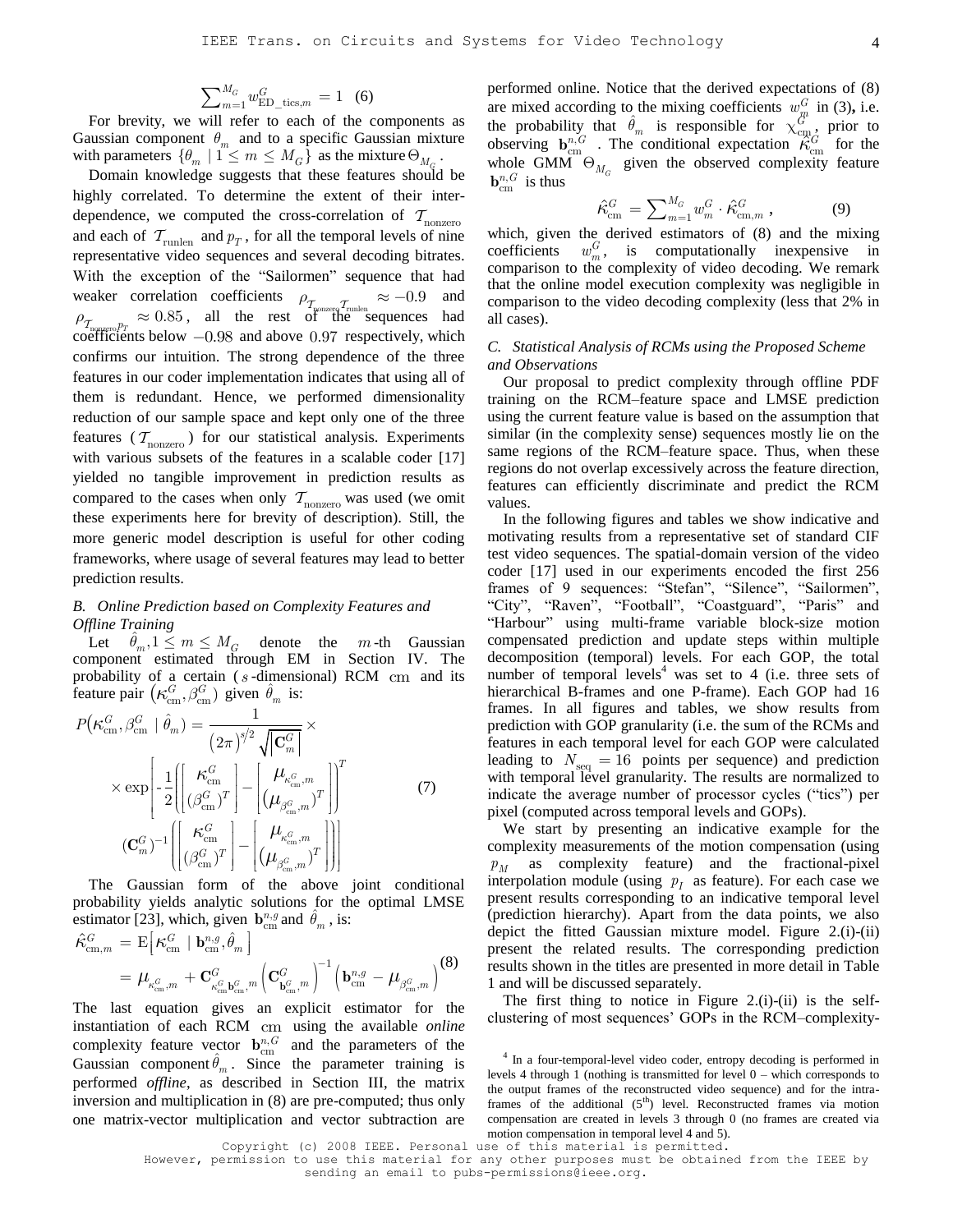feature space. We observed similar results across temporal levels and bitrates. This "self-clustering" property will be further discussed and exploited for increased complexity prediction accuracy in Section V. There are however some notable exceptions, such as the sports sequence "Football" and the sequence "Raven" that have irregular motion of multiple objects and also camera motion. Moreover, in the case of FI tics, on top of the self-clustering behavior we note a strong linearity in the RCM–complexity-feature space, which could potentially lead to a simpler model. Overall there also appears to be some "cross-clustering" among different sequences that indicates the similarity of sequences in a decoding complexity sense. For instance, notice that GOPs from "Paris" and "Silence" cluster together and this behavior was consistent across most rates and temporal levels. Although the cross-clustering is quite weaker in general than the selfclustering, it can play a complementary role to the later and enhance prediction during changes in video content. We also remark that the cases without clustering that are present in the results of Figure 2.(i)-(ii) will be handled based on techniques that improve the prediction based on feedback from the decoder RCM measurements (introduced in a later section).

In Table 1 we present the corresponding prediction errors by predicting the measurements of the training set via the optimal estimator of (8). The errors are calculated as the mean relative error<sup>5</sup> (in percentages) per temporal level of each GOP and each sequence:  $\mathcal{G} = \hat{k}^n$  $N_{\rm max}$   $\left| k_{...}^{n,G} - \hat{k}_{...}^{n,G} \right|$ 

$$
\text{mean\_rel\_err}(\text{tlev}, \text{GOP}, \text{SEQ}) = \frac{\sum_{n=1}^{N_{\text{max}}} \left| k_{\text{cm}}^{n,G} - \hat{k}_{\text{cm}}^{n,G} \right|}{\sum_{n=1}^{N_{\text{max}}} k_{\text{cm}}^{n,G}} \cdot 100\% \text{ (10)}
$$

where the index  $n$  is over all the GOPs in that particular temporal level (frame type) for one sequence and  $N_{\text{max}} = N_{\text{seq}} \cdot 2^{5-\text{tlev}}$  based on the properties of temporal levels in the coder used in our experiments [17]. The cases that exhibit large prediction error will be handled with approaches based on on-line measurement feedback as explained later.

For the entropy decoding and the inverse transform RCMs, i.e. ED tics and IT tics, we present an indicative example at high bitrate, where the complexity measurements are more prominent and exhibit higher variability across the different video sequences. We are using  $T_{\text{nonzero}}^G$  as feature, based on the dimensionality reduction proposed previously (Subsection III.A). Figure 2.(iii)-(iv) and Table 2-Table 3 contain indicative results. The scaling of the measurements is normalized relative to the average value of all RCMs present in our experimental pool, in order to show that these metrics have low importance in the overall decoding execution time. Notice that this is true even for the presented case of tlev=5, which corresponds to intra frames.

Overall, similar remarks to the motion-compensation and interpolation cases regarding the self- and cross-clustering apply here as well. The provided prediction examples for IT tics (Table 2) demonstrate that the vast majority of the mean relative prediction errors are below 10% and actually in quite a few cases they are below 5%. On the other hand, worse prediction performance is obtained for the ED tics (Table 3). However, this large error is not expected to affect the overall

<sup>5</sup> Even though the natural error criterion to report for LMSE estimation and prediction would be SNR, in order to adhere to the relevant resource prediction literature [12]–[16], we report the error based on (10).

complexity prediction significantly, since ED\_tics and IT tics do not contribute a lot to the overall complexity. Since the prediction is performed per GOP, the errors in each temporal level can partially cancel out. Thus, the relative errors per temporal level serve as indicators of how well the prediction is done per temporal level, but their average is generally more than the actual mean total error per GOP for a particular sequence. The later is given under the "Total<sub>1</sub>" column in Table 2 and Table 3.

Although we made observations about clustering that are behind the proposed algorithms and the prediction results of Table 1-Table 3, the target of this paper is *complexity prediction* and not the clustering itself. Weaker clustering may still lead to good prediction and vice-versa. Moreover, the results in this section do not contain all the improvements we propose in our framework (such as adaptive prediction based on on-line measurement feedback) and they are provided in this section as an initial motivation.

#### IV. OFFLINE TRAINING FOR THE GMM PARAMETERS **ESTIMATION**

To learn the parameters of the GMM we employ an EM algorithm that is biased toward our goal for reduced complexity prediction error. The following subsection introduces the basic EM scheme for our problem while Subsection IV.B discusses the appropriate selection of the GMM components based on an information-theoretic criterion. *A. Parameter Estimation with the Standard Expectation-*

*Maximization Algorithm*

To specify a *d* -dimensional Gaussian function one needs *d* coordinates for the mean and

$$
\binom{d+1}{2} = \frac{1}{2}d(d+1)
$$

elements for the covariance matrix (the rest are given from the symmetry). For a GMM  $\Theta_{M_G}$  with  $M_G$  Gaussian components,  $M_G - 1$  mixing coefficients (due to the normalization condition) are required. Thus, in the general case, the number  $a(M_G)$  of parameters one needs to specify in (3) is

$$
a(M_G) = M_G \cdot \left(\frac{1}{2}d(d+1) + d + 1\right) - 1 \tag{11}
$$

For our specific example with the four-dimensional entropy decoding complexity target variable [see (4), (5)] we would need  $a(M_G) = 15 \cdot M_G - 1$  parameters. However, under the dimensionality-reduction imposed on the problem, this number decreases significantly to  $a(M_G) = 6 \cdot M_G - 1$ .

The estimation of the GMM parameters is performed through the Expectation-Maximization (EM) algorithm [24] [25]. EM is an iterative optimization procedure that attempts

to maximize the likelihood function of the data:  
\n
$$
L(\Theta_{M_G}; X^G_{\text{cm}}) = \prod_{n=1}^{N} \left( \hat{P}_{\text{cm}, \Theta_{M_G}}(\mathbf{x}_{\text{cm}}^{n, G}) \right)
$$
 (12)

or equivalently the more convenient log-likelihood function of the data:

$$
l(\Theta_{M_G}; X^G_{\text{cm}}) = \sum_{n=1}^{N} \log \left( \hat{P}_{\text{cm}, \Theta_{M_G}}(\mathbf{x}_{\text{cm}}^{n, G}) \right) \quad (13)
$$

over all the models  $\Theta_{M_G}$ . Here,  $\hat{P}_{\text{cm},\Theta_{M_G}}(\mathbf{x}_{\text{cm}}^{n,G})$  denotes the probability of the sample  $\mathbf{x}_{cm}^{n,G}$  under the model  $\Theta_{M_G}$ .

 However, permission to use this material for any other purposes must be obtained from the IEEE by sending an email to pubs-permissions@ieee.org.

Copyright (c) 2008 IEEE. Personal use of this material is permitted.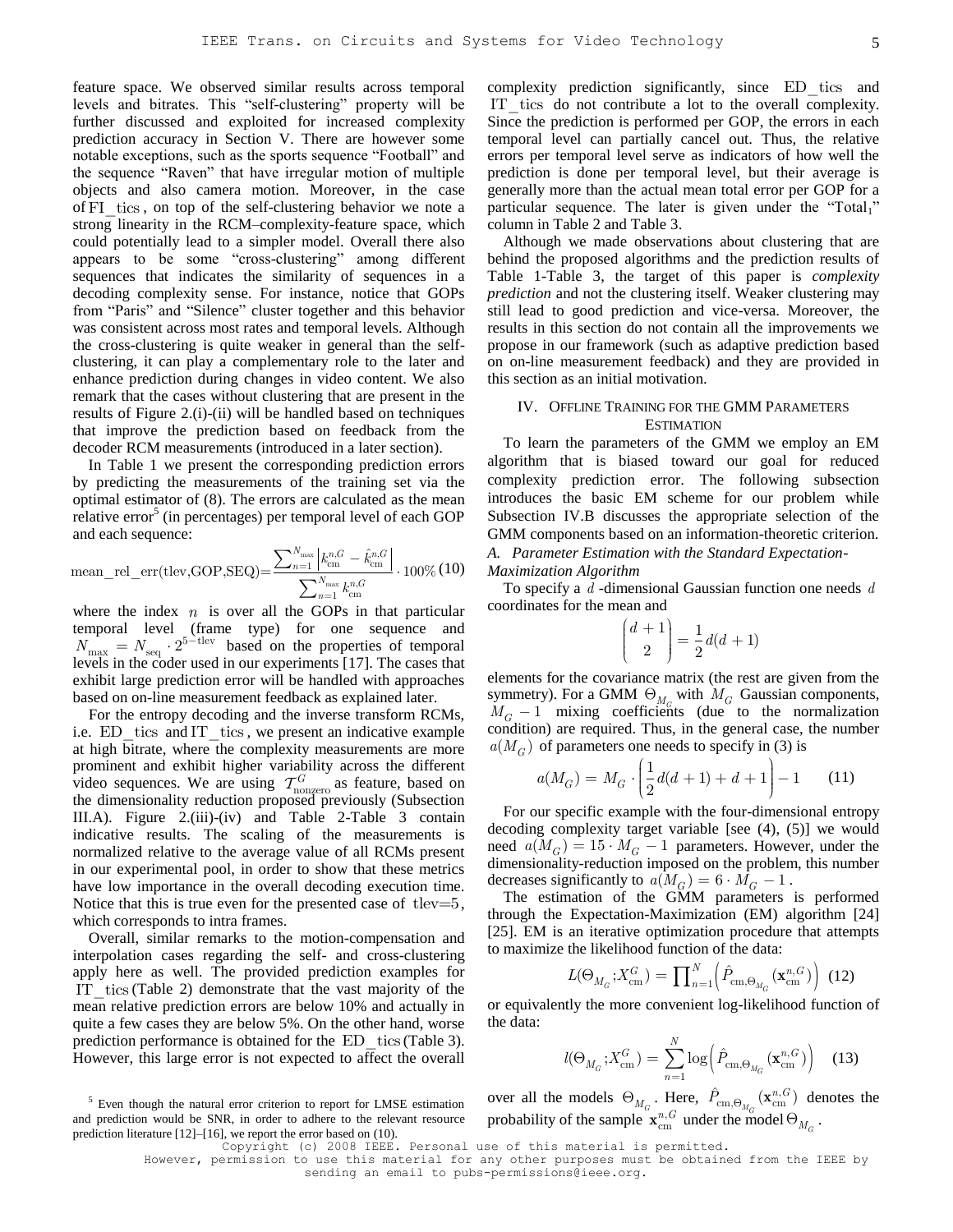$\times$  stefan,  $\odot$  silence,  $*$  sailormen,  $+$  city,  $\Box$  raven,  $\Diamond$  football,  $\triangle$  coastguard,  $\bigtriangledown$  paris,  $\triangleright$  harbour



Figure 2. Examples of GMM fittings and LMSE prediction results for (i) motion compensation and (ii) fractional interpolation RCMs, (iii) ED\_tics, and (iv) IT\_tics. Each experimental point corresponds to one GOP and the results are presented in average number of processor tics per pixel of each GOP.

| <b>Stefan</b><br>Football<br>10.69<br>4.17<br>6.09         | 3.21  |
|------------------------------------------------------------|-------|
| 37.84<br>11.21<br><b>Silence</b><br>16.43<br>Coastguard    | 7.74  |
| 22.46<br>3.23<br>38.62<br><b>Sailormen</b><br><b>Paris</b> | 25.17 |
| 13.95<br>2.94<br><b>Harbour</b><br>28.25<br>City           | 20.05 |
| Raven<br>11.12<br>3.58                                     |       |

Table 1: Mean relative prediction error [percentage – as defined in (10)] per sequence for the motion compensation and fractional-pixel interpolation RCMs. The mean prediction error is the average of the prediction error for each temporal level of each GOP of each sequence.

| IT<br>tics         |             |           | $Rate = 384Kbps$ |           |                    | $Rate = 1536Kbps$ |              |           |          |                    |
|--------------------|-------------|-----------|------------------|-----------|--------------------|-------------------|--------------|-----------|----------|--------------------|
|                    | tlev= $5,4$ | tlev= $3$ | tlev= $2$        | $t$ lev=1 | Total <sub>1</sub> | tlev= $5.4$       | $t$ lev= $3$ | tlev= $2$ | $tlev=1$ | Total <sub>1</sub> |
| <b>Stefan</b>      | 3.01        | 9.81      | 5.47             | 4.42      | 3.33               | 9.53              | 6.31         | 21.35     | 2.05     | 5.02               |
| <b>Silence</b>     | 2.93        | 7.61      | 7.55             | 6.29      | 4.58               | 1.20              | 6.34         | 7.33      | 2.20     | 3.29               |
| Sailor-men         | 3.70        | 4.69      | 5.00             | 2.98      | 2.71               | 1.28              | 6.59         | 9.50      | 3.63     | 4.06               |
| City               | 1.39        | 4.21      | 5.36             | 6.91      | 4.48               | 1.37              | 4.06         | 6.25      | 2.74     | 3.08               |
| Raven              | 2.04        | 8.46      | 5.39             | 2.46      | 2.40               | 3.78              | 4.02         | 12.19     | 4.05     | 4.62               |
| Football           | 4.47        | 12.23     | 7.50             | 6.45      | 4.81               | 6.24              | 5.96         | 43.04     | 3.14     | 12.65              |
| Coast-guard        | 2.16        | 5.38      | 9.22             | 8.83      | 6.67               | 5.59              | 6.80         | 15.49     | 5.11     | 5.41               |
| Paris              | 1.21        | 3.23      | 7.51             | 5.83      | 4.62               | 0.93              | 6.26         | 8.41      | 2.56     | 3.89               |
| Harbour            | 1.26        | 7.90      | 6.35             | 9.13      | 5.69               | 4.59              | 6.52         | 20.97     | 10.76    | 9.54               |
| Total <sub>2</sub> | 2.46        | 7.06      | 6.60             | 5.92      | 4.37               | 3.84              | 5.87         | 16.06     | 4.03     | 5.73               |

Table 2: Mean relative prediction error [percentage – as defined in (10)] per temporal level and sequence for  $IT\_tics$ , given  $\mathcal{T}_{nonzero}^G$  and the fitted Gaussian mixture from the offline training.

| ED<br>tics         |             |        | $Rate = 384Kbps$ |           |                    | $Rate = 1536Kbps$ |            |           |        |                    |
|--------------------|-------------|--------|------------------|-----------|--------------------|-------------------|------------|-----------|--------|--------------------|
|                    | tlev= $5.4$ | tlev=3 | $tlev = 2$       | $t$ lev=1 | Total <sub>1</sub> | tlev= $5,4$       | $tlev = 3$ | tlev= $2$ | tlev=1 | Total <sub>1</sub> |
| <b>Stefan</b>      | 31.19       | 47.95  | 26.73            | 50.26     | 40.33              | 19.00             | 13.68      | 14.02     | 20.08  | 14.00              |
| <b>Silence</b>     | 24.73       | 14.26  | 14.42            | 12.41     | 8.16               | 10.25             | 13.02      | 17.87     | 13.98  | 13.88              |
| Sailor-men         | 16.35       | 14.42  | 11.00            | 10.84     | 4.19               | 11.93             | 9.28       | 7.25      | 14.17  | 4.51               |
| City               | 18.07       | 9.99   | 6.65             | 12.56     | 9.62               | 2.93              | 4.40       | 7.38      | 7.42   | 5.30               |
| Raven              | 9.70        | 12.90  | 11.54            | 26.83     | 14.45              | 9.46              | 6.57       | 9.40      | 9.22   | 6.56               |
| Football           | 39.20       | 67.42  | 36.73            | 104.81    | 70.33              | 30.08             | 9.76       | 14.02     | 9.50   | 10.15              |
| Coast-guard        | 5.16        | 18.45  | 19.95            | 11.85     | 9.12               | 9.39              | 5.70       | 5.29      | 7.32   | 3.82               |
| Paris              | 27.25       | 11.08  | 15.07            | 17.73     | 17.97              | 10.34             | 13.72      | 21.36     | 19.61  | 17.44              |
| Harbour            | 4.16        | 23.78  | 16.40            | 16.76     | 12.87              | 9.56              | 7.97       | 9.86      | 12.89  | 7.28               |
| Total <sub>2</sub> | 19.54       | 24.47  | 17.61            | 29.34     | 20.78              | 12.55             | 9.34       | 11.83     | 12.69  | 9.21               |

Table 3: Mean relative prediction error [percentage – as defined in (10)] per temporal level and sequence for  $\text{ED\_tics}$ , given  $\mathcal{T}^G_{\text{nonzero}}$  and the fitted Gaussian mixture from the offline training.

In the case of Gaussian mixture models, EM alternatively computes the expected values of the mixing coefficients per sample, also called *responsibilities* of each Gaussian component for each sample, given the current model parameters and data and then updates the model parameters given the new responsibilities and the data.

In the expectation step, the responsibility of all components  $\hat{\theta}_m$ ,  $1 \le m \le M_G$ , for  $\mathbf{x}_{cm}^{n,G}$ ,  $1 \le n \le N$ , is computed using , for all data samples

Copyright (c) 2008 IEEE. Personal use of this material is permitted. However, permission to use this material for any other purposes must be obtained from the IEEE by sending an email to pubs-permissions@ieee.org.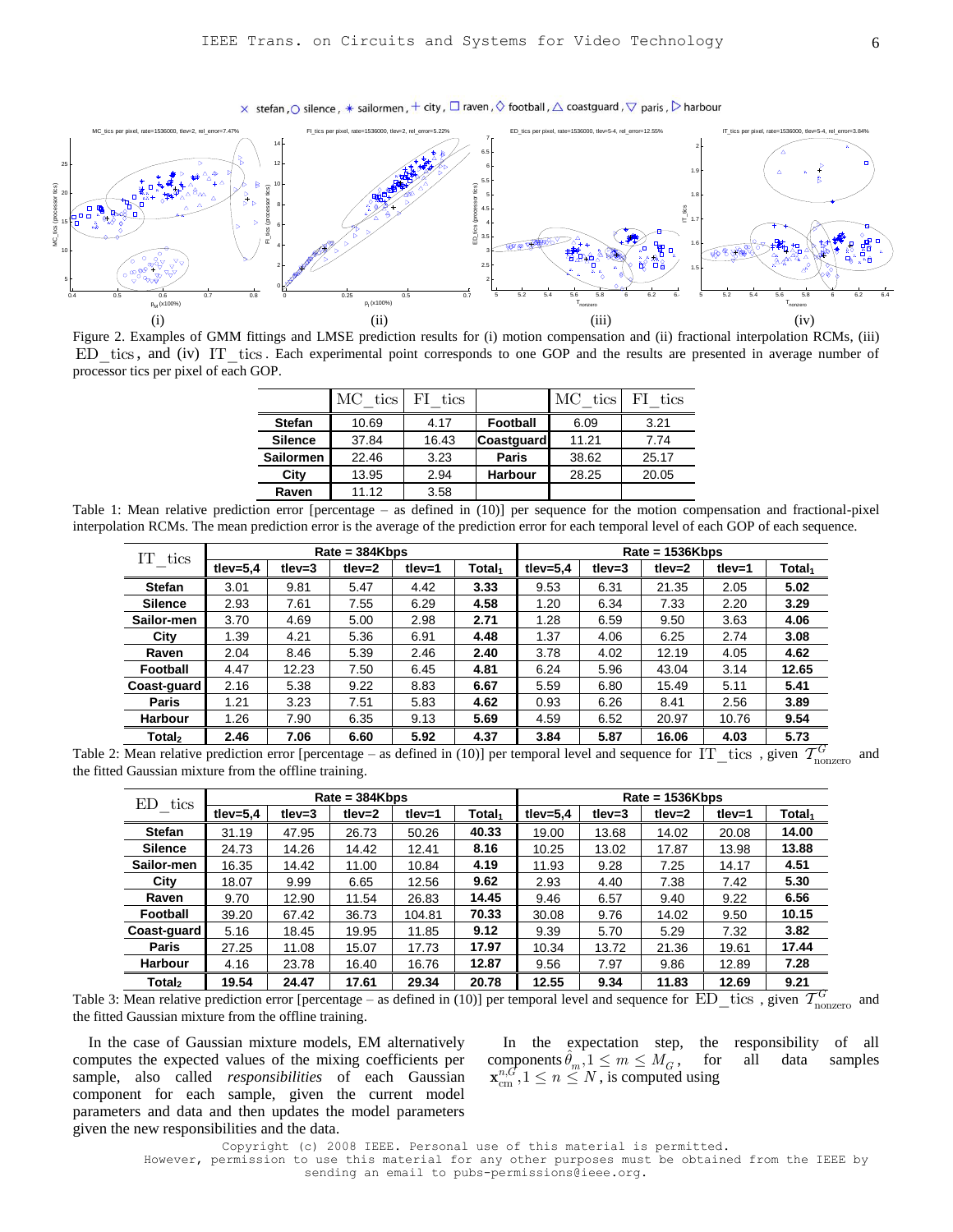$$
\hat{\gamma}_{n,m} = w_{\text{cm},m}^G \cdot \phi_{\theta_m}^G(\mathbf{x}_{\text{cm}}^{n,G}) \Bigg/ \left[ \sum_{m=1}^{M_G} w_{\text{cm},m}^G \cdot \phi_{\theta_m}^G(\mathbf{x}_{\text{cm}}^{n,G}) \right]
$$
(14)

In the maximization step, EM computes the weighted means and covariances

and covariances  
\n
$$
\mu_{\text{cm},m}^{G}(i) = \sum_{n=1}^{N} \hat{\gamma}_{n,m} \cdot \mathbf{x}_{\text{cm}}^{n,G}(i) / \sum_{n=1}^{N} \hat{\gamma}_{n,m} \quad (15)
$$
\n
$$
C_{\text{cm},m}^{G}(i,j) = \frac{\sum_{n=1}^{N} [\hat{\gamma}_{n,m} \cdot (\mathbf{x}_{\text{cm}}^{n,G}(i) - \mu_{\text{cm},m}^{G}(i)) \cdot (\mathbf{x}_{\text{cm}}^{n,G}(j) - \mu_{\text{cm},m}^{G}(j))]}{\sum_{n=1}^{N} \hat{\gamma}_{n,m}} \quad (16)
$$

as well as the updated mixing coefficients

$$
w_{\text{cm},m}^G = \sum_{n=1}^N \hat{\gamma}_{n,m} / N \tag{17}
$$

At the start of the algorithm the parameters of the GMM are picked randomly. In addition, a good way to construct initial guesses for the means is to pick any  $M_G$  samples at random. To initialize the covariance matrices, one can use the total covariance of the data, while the initial mixing coefficients are usually considered all equal to  $1 / M_G$ .

The algorithm is assumed to have converged when the loglikelihood function  $l(\Theta_{M_{\rm G}}^{(j)}; X_{\rm cm}^G)$ *j*)  $\cdot$   $\cdot$   $\cdot$   $G$  $l(\Theta_{M_{c}}^{(j)}, X_{\text{cm}}^{G})$  in the j-th iteration differs from  $l(\Theta_{M_G}^{(j-1)};X_{\text{cm}}^G)$  $(j-1)$ ,  $\mathbf{v}$ *G*  $l(\Theta_{M_C}^{(j-1)}; X_{\text{cm}}^G)$  less than the machine precision threshold  $\varepsilon$ .

Although the EM algorithm is well suited for GMM estimation, there are two potential problems with its practical application. Firstly, there are potential convergence problems. Like all the stochastic optimization procedures, EM can be trapped in local maxima of the log-likelihood and thus yield sub-optimal results, or suffer from the singularity matrix problem that will prohibit the algorithm from converging to a solution. These problems are ameliorated when a large enough number of random starting points (model parameters) are used during the training and then the best solutions are chosen.

The second problem involves the selection of the appropriate complexity of the model in order to capture the true underlying probability distribution without over-fitting the training data. Our approach to handle this is discussed in the next subsection.

## *B. Selection of Appropriate GMM Complexity – Number of GMM Clusters to Use*

There are several criteria that penalize higher model complexity. One of the most often used in conjunction with GMMs is the Bayesian information criterion (BIC):<br>  $\text{BIC}(M_G) = -2 \cdot \text{loglik}(M_G) + a(M_G) \cdot \text{log } N$ 

$$
BIC(MG) = -2 \cdot loglik(MG) + a(MG) \cdot log N (18)
$$

where  $loglik(M_G)$  is the maximized log-likelihood function (the log-likelihood function for the best GMM  $\Theta_{M_G}^*$  with  $M_G$ Gaussian components):

Gaussian components):  
\n
$$
\text{loglik}(M_G) = \max\left(l(\Theta_{M_G}; X^G_{\text{cm}})\right) = \sum_{n=1}^{N_{\text{max}}} \log P(\mathbf{x}^{n,g}_{\text{cm}} \mid \Theta^*_{M_G})
$$
\n(19)

In this paper, we use BIC to determine the appropriate GMM complexity. Following [26], we select the number  $M_G$ that gives rise to the first decisive local minimum for BIC , i.e.

$$
M_G^* = \min\{M_G : (\text{BIC}(M_G - 1) > \text{BIC}(M_G)) \tag{20}
$$

$$
\wedge (\text{BIC}(M_G) < \text{BIC}(M_G + 1))\}
$$

In order to justify the usage of BIC in the domain of video decoding resource modeling and prediction (since BIC is a general model selection criterion), we compared the performance for values of  $M_G$  within a distance of three from the optimal  $M_G^*$  according to the BIC, and picked the one that produced the best prediction results. Thus, even though the GMM was trained with the log-likelihood as cost function, among those optimal models close to the best BIC value, we selected the one that minimized our average prediction error per temporal level in our training set. This alternative method of model complexity selection yielded on average only marginally better prediction results (in most cases less than 3% improvement). Since the BIC also yielded less complex models (all of them containing less than seven Gaussian components), its use in our application domain is justified.

## V. ADAPTIVE ONLINE COMPLEXITY PREDICTION THROUGH A MARKOV CHAIN MODEL OF DOMINANT GAUSSIAN **COMPONENTS**

The baseline prediction presented earlier builds upon the cross-clustering of similar sequences and thus is useful during scene changes or when no decoding complexity measurement feedback is provided. However, video source characteristics exhibit, in general, strong short-term autocorrelation that is exploited in state-of-the-art video coders. This autocorrelation manifests itself also in decoding complexity characteristics, as was shown by various authors through autoregressive and adaptive linear models of complexity [7] [16] and was further confirmed through the strong self-clustering behavior observed in section III.C. Here, we seek to take advantage of the strong short-term autocorrelation in our statistical modeling and prediction approach using Markov-chain models.

#### *A. Model Description and Intuition*

We model the sequence of Gaussian components  $\theta_m$  that are expected to be responsible for the sequence of observations of the complexity target random variable  $\chi_{\text{cm}}^G$  as a Markov chain. We call these Gaussian components *dominant*.

Although we performed experiments with a variety of Markov-chain orders for our model, it appears that the majority of gain in the complexity-prediction results appears already from an order-1 model ("Markov-1"). Hence, we focus our analysis on this case for the remainder of the paper. A detailed study on whether higher-order models are truly beneficial for some complexity-prediction applications under the proposed framework is left as a future topic.

Let  $\hat{\theta}_m^n$  denote the Gaussian components that produces the complexity target variable instantiations  $\mathbf{x}_{\text{cm}}^{n,G}, n \in \{1,..,N_{\text{online}}\}$  and  $\theta_i^{n-1}$  the Gaussian component that produces the complexity target variable instantiation  $\mathbf{x}_{cm}^{n-1, G}$ , for a particular video sequence and in a particular measurement set  $G$ , where  $N_{\text{online}}$  is the total number of AUs in the currently decoded video sequence. In most of the cases, and provided that the motion-compensation part of the coder is

<sup>&</sup>lt;sup>6</sup>Since our model is probabilistic, any Gaussian component can be responsible for a particular complexity variable instantiation, albeit with different - often very small - probability.

Copyright (c) 2008 IEEE. Personal use of this material is permitted.

However, permission to use this material for any other purposes must be obtained from the IEEE by sending an email to pubs-permissions@ieee.org.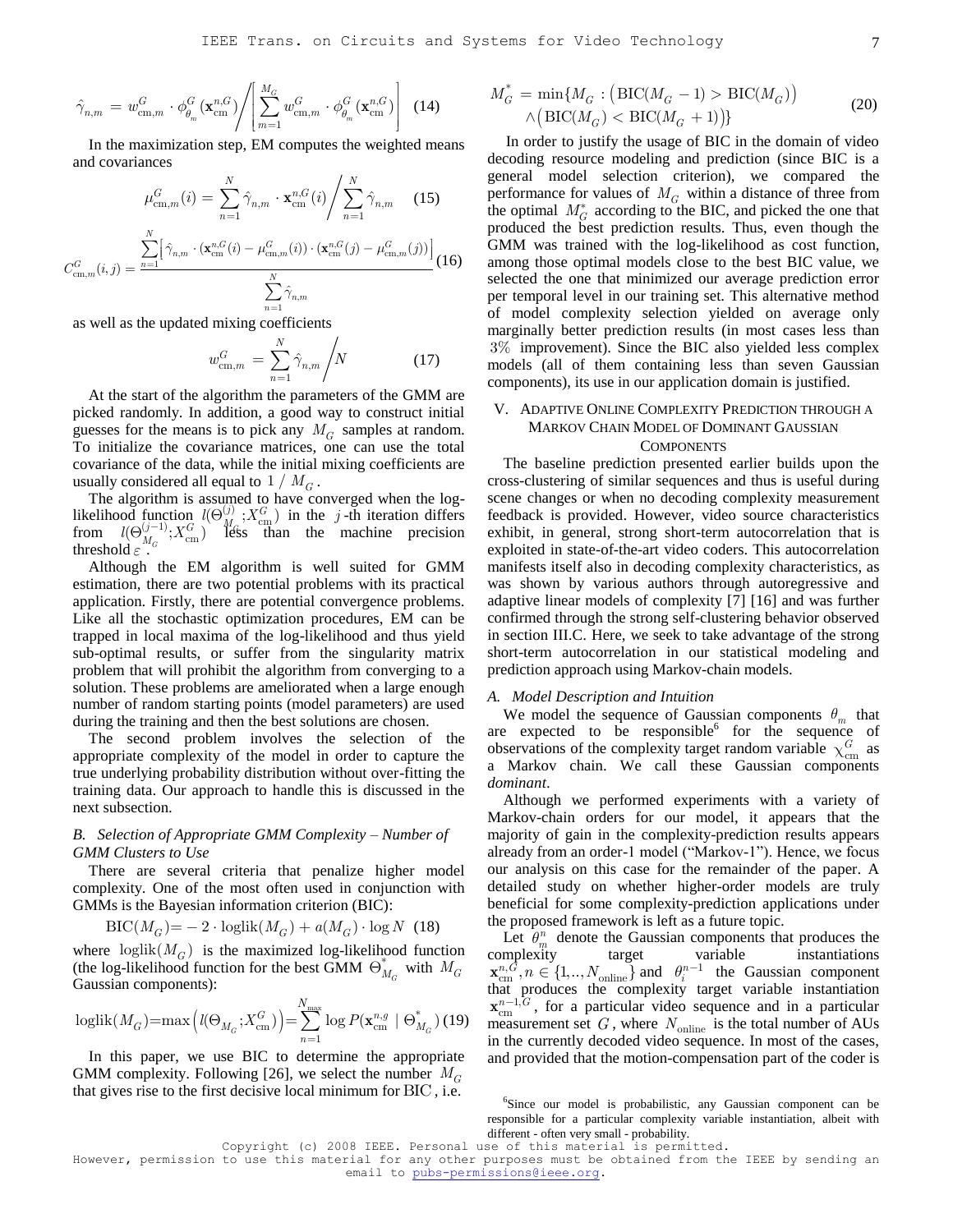successful enough in capturing the intrinsic scene motion, we expect the complexity in the entropy decoding  $\mathbf{x}_{cm}^{n,G}$  (and similarly in the inverse filtering) to lie close to the complexity  $\mathbf{x}_{cm}^{n-1,G}$  of the previous AU. Intuitively, this complexity 'inertia' is expected much more in the low temporal levels (i.e. prediction among frames that are closer to each other in time [27]) than in the high ones that are noisier and less correlated. In the case of shot changes, we expect jumps to different regions of the complexity sample space. Similar behavior is expected for the complexity of motion compensation and interpolation modules.

Knowing  $\theta_i^{n-1}$  therefore provides valuable information for the probability to have the next dominant Gaussian component  $\theta_m^n$ . This information is captured in our model through the state transition probabilities  $P_{\theta}(i, j) = P(\theta_i^n | \theta_j^{n-1})$  that are trained offline from our training dataset as follows.

We calculate for all training sequences and all the temporal levels the state transition probabilities  $P_{\theta}(i, j) = P(\theta_i^n | \theta_j^{n-1})$ the dominant Gaussian components using the conditional occurrence frequencies from our training set. The identification of the dominant Gaussian components is done with comparison of the Gaussian component likelihoods for the observed complexity data  $\mathbf{x}_{cm}^{n,g}$ . The transition probability matrices are at most  $6 \times 6$  since all our Gaussian mixtures contain at most six Gaussian components (see Section III). Typical transition probability matrices are illustrated in Table 4. We used the ED\_tics results for temporal levels 5 and 4 at 512 kbps and 1024 kbps with the optimum number of Gaussian components  $M_G = 4$ and  $M_G = 3$  respectively. The probability concentration in the diagonal agrees with the self-clustering property.

To further motivate the importance of the correct identification of the dominant Gaussian component for the prediction accuracy, we present next an oracle prediction scheme that assumes this information is a-priori available.

## *B. Selection of Appropriate GMM Complexity – Number of GMM Clusters to Use*

This subsection presents the results for an oracle algorithm that predicts the RCM given the complexity feature and under the assumption we know the dominant Gaussian component the current sample belongs to. This component can be trivially determined *a-posteriori* by finding the Gaussian component that yields the largest probability for the observed complexity metric-feature pair after decoding. However, this component cannot be determined *a-priori* in a completely reliable manner, since this essentially assumes that the RCM that we want to predict is known, which is true only after the decoding is completed. In this sense, the oracle algorithm is useful as an upper bound on the prediction accuracy that practical algorithms can achieve within our statistical framework.

The results of Table 5 for ED tics are significantly better than our baseline algorithm and remain quite good even for low bitrates, where prediction tends to be more unstable. Similar improvements were observed for IT tics, MC tics, and FI tics with the average prediction error reducing to 3%, 7.5% and 2.5% respectively. Due to space limitations, these results are omitted. Thus, it becomes clear that the correct identification of the dominant Gaussian component can play a major role in the prediction accuracy results. In conjunction with the strong self-clustering property

(see Section III) and through the transition probabilities of Table 4, we expect that the introduction of memory in our prediction scheme should provide significant improvements in the proposed framework's prediction performance. In other words, finding *a-posteriori* the dominant Gaussian component for the previous measurement will help us improve our prediction for the current measurement. An algorithm to accomplish this is described next.

## *C. Online Prediction with Additional Online Measurement Feedback*

Assuming that after the offline training we have reliable estimates for the transition probabilities  $P_{\theta}(i, j) = P(\theta_i^n | \theta_i^{n-1})$ as well as the observation probabilities  $P(\mathbf{b}_{\text{cm}}^{n,y} | \theta_i^n)$  with  $i, j \in \{1,.., M_G\}$ , we propose the following extension to the prediction approach.

Instead of using the (stationary) mixing coefficients  $w_m^G$ obtained from the EM training of the offline data, we update the mixing coefficients at each prediction step to obtain a sequence  $\tilde{w}_m^n$ . The update is done in two phases. We denote with  $\tilde{w}_m^n = \tilde{P}(\theta_m^n)$  the current weight estimate that was used in the prediction of  $\hat{k}_{cm}^n$ . Once the decoding is done, we get the actual value  $k_{cm}^{n}$  as feedback from the decoder. Now, for all  $m \in \{1,.., M_G\}$ <sup>*m*</sup> we calculate (using Bayes' law) the posterior probability of having the *m* -th Gaussian component produce

the current complexity observation:  
\n
$$
P(\theta_m^n \mid k_{\text{cm}}^n, \mathbf{b}_{\text{cm}}^{n,G}) = \frac{P(k_{\text{cm}}^n, \mathbf{b}_{\text{cm}}^{n,G} \mid \theta_m^n) \cdot \tilde{P}(\theta_m^n)}{\sum_{i=1}^{M_G} P(k_{\text{cm}}^n, \mathbf{b}_{\text{cm}}^{n,G} \mid \theta_i^n) \cdot \tilde{P}(\theta_i^n)}
$$
\n(21)

We update the current probabilities for the Gaussian components by setting  $\tilde{P}(\theta_m^n) \leftarrow P(\theta_m^n \mid k_{\text{cm}}^n, \mathbf{b}_{\text{cm}}^n)$ . Then, we obtain the probability to get each Gaussian component in the next AU using the state transition probabilities:

$$
\tilde{P}(\theta_m^{n+1}) = \sum_{i=1}^{M_G} P(\theta_m^{n+1} \mid \theta_i^n) \cdot \tilde{P}(\theta_i^n) \quad (22)
$$

The updated probabilities constitute the mixing coefficients  $\tilde{w}_{m}^{n+1}$  for the next AU complexity prediction. The rest of the prediction proceeds as in the static LMSE prediction case, with the only difference that we use  $\tilde{w}_m^{n+1}$  in (9).

#### VI. VARIANTS OF RCM PREDICTION

In the next subsections we will consider alternative prediction schemes that can reduce in some cases either the prediction error or the prediction overhead. We will also show a way to adaptively enhance the trained PDF when "atypical" sequences (in complexity terms) are encountered.

#### *A. Alternative Prediction Scheme: Maximum-Likelihood (ML) Prediction*

In this subsection we use again the LMSE estimator given  $\mathbf{b}_{cm}^{n,G}$  and  $\hat{\theta}_m$ , as described in (8), but instead of mixing the estimators for all the Gaussian components as in (9) we only consider the most likely Gaussian component  $\hat{\theta}_{m^*}$  for the observed feature value  $\mathbf{b}_{cm}^{n,G}$ :

$$
m^* = \arg\max_{m} P(\mathbf{b}_{\text{cm}}^{n,g} \mid \hat{\theta}_m)
$$
 (23)

Once we obtain the solution of the optimization in (23) through  $M_G$  probability evaluations and  $M_G - 1$ comparisons, we use the modified LMSE estimator with one Gaussian component:

Copyright (c) 2008 IEEE. Personal use of this material is permitted.

However, permission to use this material for any other purposes must be obtained from the IEEE by sending an email to pubs-permissions@ieee.org.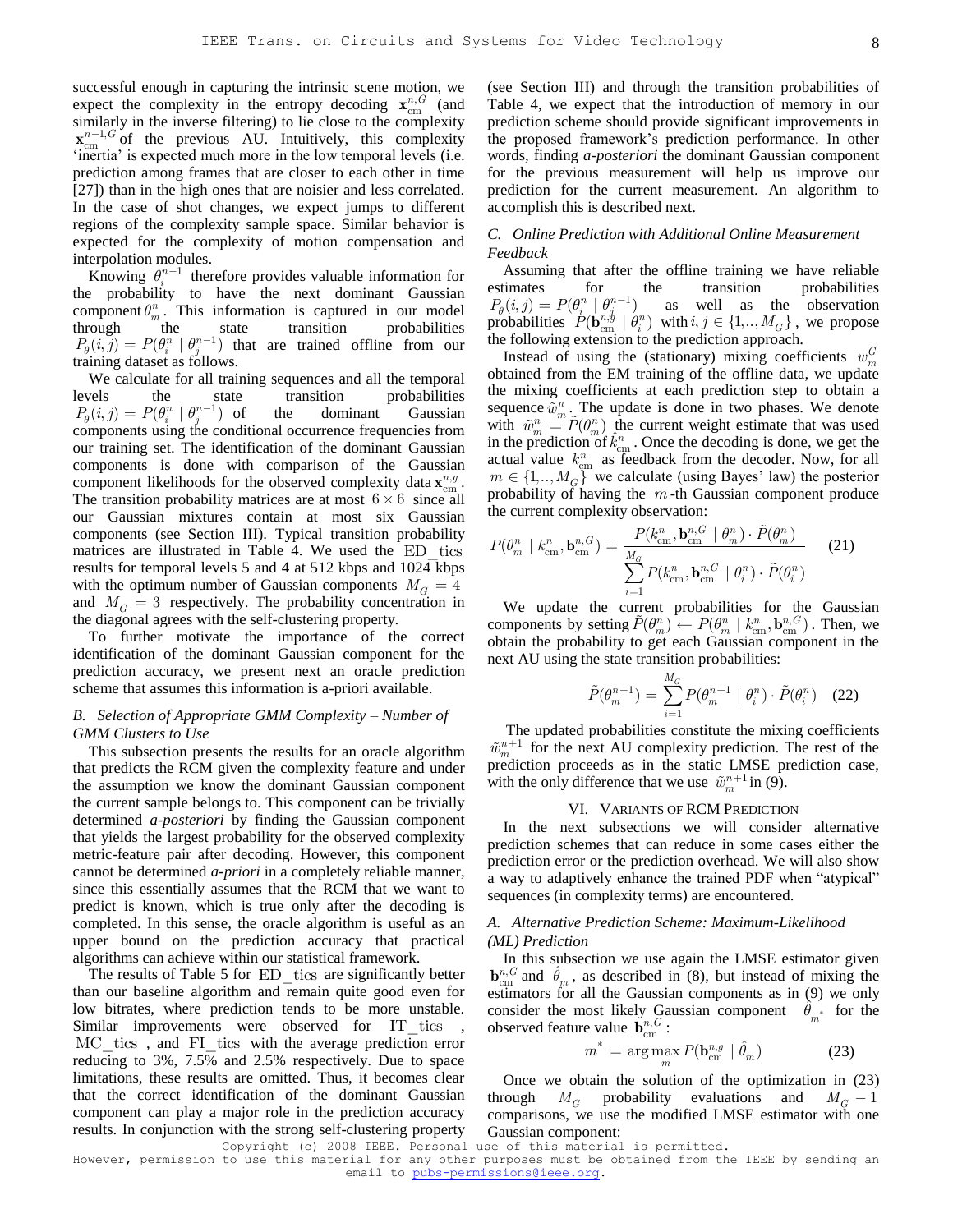| Gaussian<br>Componen<br>number | $i=1$ | $j=2$ | $j=3$ | $i = 4$ |
|--------------------------------|-------|-------|-------|---------|
| $i=1$                          | 0.93  | 0.00  | 0.07  | 0.00    |
| $i=2$                          | 0.00  | 0.76  | 0.22  | 0.02    |
| $i=3$                          | 0.05  | 0.28  | 0.67  | 0.00    |
| $i = 4$                        | 0.00  | 0.08  | 0.00  | 0.92    |

| Gaussian<br>Componen<br>number | $i=1$ | $i=2$ | $i=3$ |
|--------------------------------|-------|-------|-------|
| $i=1$                          | 0.94  | 0.00  | 0.06  |
| $i=2$                          | 0.00  | 1.00  | 0.00  |
| $i=3$                          | 0.10  | 0.00  | 0.90  |
|                                |       |       |       |

Table 4: Examples of transition probability matrices. The  $j$  th element of each row  $i$  in the tables indicates the probability of transition from the dominant Gaussian component  $i$  to dominant Gaussian component  $j$ .

| ED<br>tics  |             |              | $Rate = 384Kbps$ |           |                    | $Rate = 1536Kbps$ |           |           |           |                    |
|-------------|-------------|--------------|------------------|-----------|--------------------|-------------------|-----------|-----------|-----------|--------------------|
|             | tlev= $5.4$ | $t$ lev= $3$ | $t$ lev= $2$     | $t$ lev=1 | Total <sub>1</sub> | tlev= $5.4$       | $t$ lev=3 | tlev= $2$ | $t$ lev=1 | Total <sub>1</sub> |
| Stefan      | 6.81        | 11.36        | 9.06             | 7.55      | 6.40               | 12.36             | 14.77     | 16.07     | 19.66     | 13.37              |
| Silence     | 2.50        | 5.92         | 5.90             | 7.28      | 4.35               | 1.03              | 9.39      | 4.13      | 12.09     | 6.20               |
| Sailor-men  | 4.27        | 7.91         | 8.00             | 5.89      | 2.97               | 4.15              | 11.85     | 7.25      | 16.20     | 6.85               |
| City        | 3.75        | 4.62         | 7.51             | 4.91      | 2.93               | 4.57              | 5.07      | 5.47      | 5.01      | 3.07               |
| Raven       | 9.94        | 10.07        | 7.06             | 7.33      | 3.78               | 8.81              | 5.71      | 8.24      | 9.08      | 6.60               |
| Football    | 11.98       | 10.20        | 8.71             | 7.77      | 6.17               | 19.15             | 9.66      | 8.78      | 8.56      | 8.11               |
| Coast-guard | 4.48        | 7.53         | 6.70             | 6.23      | 3.95               | 5.07              | 6.59      | 5.94      | 9.42      | 4.21               |
| Paris       | 2.63        | 3.80         | 11.37            | 7.20      | 5.74               | 0.91              | 8.44      | 2.34      | 17.28     | 8.77               |
| Harbour     | 3.91        | 4.61         | 5.71             | 5.31      | 2.18               | 6.23              | 5.83      | 8.51      | 13.20     | 6.81               |
| Total,      | 5.59        | 7.34         | 7.78             | 6.61      | 4.27               | 6.92              | 8.59      | 7.41      | 12.28     | 7.11               |

Table 5: Results from Oracle prediction: Mean relative prediction error [percentage – as defined in (10)] per temporal level and sequence for ED tics.

$$
\begin{split} \n\hat{\kappa}_{\text{cm},m}^{G} &= \mathbf{E} \Big[ \kappa_{\text{cm}}^{G} \mid \mathbf{b}_{\text{cm}}^{n,G}, \hat{\theta}_{m^*} \Big] \\ \n&= \mu_{\kappa_{\text{cm}}^{G},m^*} + \mathbf{C}_{\kappa_{\text{cm}}^{G}}^{G} \mathbf{b}_{\text{cm}}^{G},m^*} \Big( \mathbf{C}_{\mathbf{b}_{\text{cm}}^{G},m^*}^{G} \Big)^{-1} \\ \n& \left( \mathbf{b}_{\text{cm}}^{n,G} - \mu_{\beta_{\text{cm}}^{G},m^*} \right) \end{split} \tag{24}
$$

The intuition is that, provided the components are not substantially overlapping in the feature subspace, the most likely Gaussian component will be (most probably) the correct one and the related RCM value  $\hat{\kappa}^{\hat{G}}$  will be closer to the true one, thus reducing the noise from other components. As discussed in Subsection [III.C,](#page-3-0) the condition of less overlapping is better satisfied in higher rates and temporal levels, where the ML estimator performs better than the LMSE estimator. Moreover, for the motion-estimation related RCMs, the ML estimator should also work better. However, whenever there is significant Gaussian component overlapping and the sequence being currently decoded is similar to the Gaussian that is less densely populated in the training set (i.e. has smaller *a-priori* probability), then all the predictions may differ considerably from the true RCMs. In this case, the averaging of the LMSE estimator will yield better results. At this point, it is interesting to note the similarity of the ML prediction to the local linear regression model approach used in [6] [7]. ML prediction disregards less significant components (which are more distant in the Mahalanobis sense), thus essentially performing a prediction using a more localized region of the RCM–feature space. In this sense, it is quite similar to the local regression scheme of [6] [7], albeit the different sampling conditions prevent us from expecting similar prediction results**.**

#### *B. Adaptive Online Density Re-Estimation*

Since video statistics can be extremely diverse, we examine the possibility of enhancing the prediction accuracy of the proposed complexity prediction system by adaptively switching between the off-line GMM and the re-estimation of the joint RCM–complexity-feature PDF. This would be very useful for sequences that predominantly fail to fit in the existing training set, *i.e.* are "atypical".

For each GOP  $n$ , with  $n > 1$ , we perform this process as follows. For every new RCM measurement that comes from the decoder, we update the RCM–feature mean and covariance matrices estimated from the current video sequence in all temporal levels (on-line Gaussian component estimation). Let  $\hat{\theta}_{\text{online}}^{n-1}$  denote the Gaussian component corresponding to the online mean and covariance matrices calculated from GOPs  $1, \ldots, n - 1$ . In parallel with the prediction procedures described above, we perform LMSE prediction of the current GOP's RCMs using only  $\hat{\theta}_{\text{online}}^{n-1}$  and the current GOP's complexity feature  $\mathbf{b}_{cm}^{n,G}$ . After we receive the decoder's feedback, we compare the prediction error between the "online" mode" and the "offline-trained GMM mode". Based on the comparison, we select the way to determine which mode –

$$
\text{online or GMM} - \text{we will use for the next prediction:} \\
\left\{\text{active}\_\text{mode}\right\}^{n+1} = \underset{\text{mode}}{\text{arg min}}(\text{err}^n_{\text{mode}}), \\
\text{mode} \in \left\{\text{online}, \text{offline-GMM}\right\}
$$
\n
$$
(25)
$$

In order to discourage frequent mode switching due to small noisy variations of the prediction error, we include a "bias"

scaling factor to the error of the active prediction mode, i.e.  
\n
$$
\text{err}^n_{\text{mode}} = x_{\text{mode}} \cdot \left( k_{\text{cm}}^{n,G} - \left\{ \hat{k}_{\text{cm}}^{n,G} \right\}_{\text{mode}} \right)^2 \tag{26}
$$

with  $x_{\text{mode}} = 1.0$  if mode  $\neq \{ \text{active\_mode} \}^n$  and and  $\alpha = 0.0 < x$   $\left\{\arctan \frac{1}{2} \arctan \left( \frac{1}{2} \arctan \left( \frac{1}{2} \arctan \left( \frac{1}{2} \arctan \left( \frac{1}{2} \arctan \left( \frac{1}{2} \arctan \left( \frac{1}{2} \arctan \left( \frac{1}{2} \arctan \left( \frac{1}{2} \arctan \left( \frac{1}{2} \arctan \left( \frac{1}{2} \arctan \left( \frac{1}{2} \arctan \left( \frac{1}{2} \arctan \left( \frac{1}{2} \arctan \left( \$  $f_{\text{active model}}^{\text{active model}}$  empirically based on preliminary simulation results, it was kept constant during our experimentation with the proposed approach.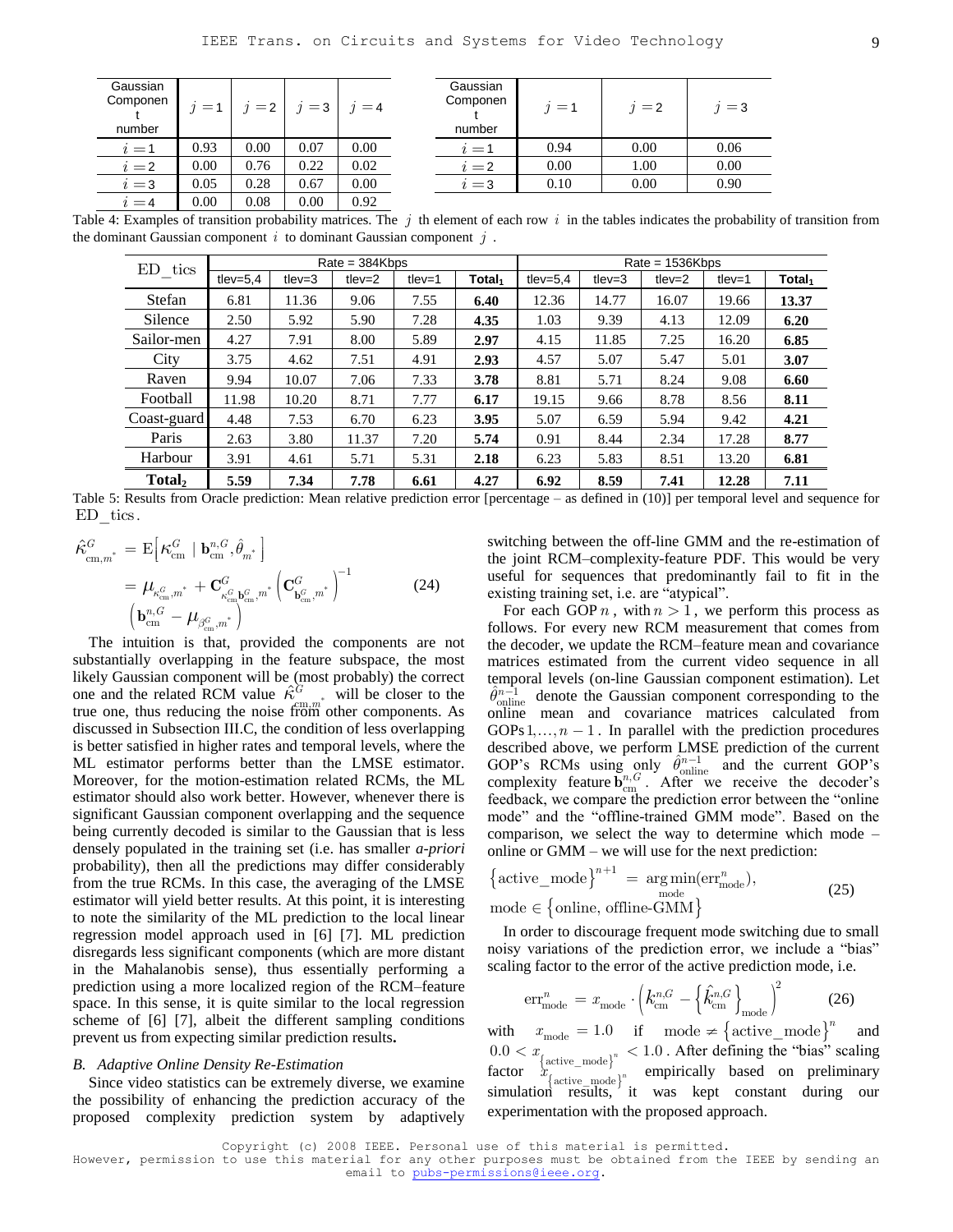## VII. SUMMARY OF PROPOSED PREDICTION ALGORITHMS

In Figure 3 we show the pseudo-code for the combined Markov-1 – Re-estimation algorithm, which is the most extended version of the algorithms we propose. The rest of the algorithms can be derived as follows. For Markov-1: Skip step 6 and 8b. Also skip the error calculation and the complexity prediction using the Re-estimation part. For LMSE: As above, plus skip the GMM model online measurement and update altogether (steps 4 and 8). Without online model updates Markov-1 becomes LMSE and can be used when no online feedback is available. For Max-likelihood variants: In any of the previous variants, substituting equation (24) for (8) in the complexity prediction (step 7) yields the corresponding ML variants. Experiments are detailed in the following section, where we examine the prediction accuracy based on the adaptive re-estimation of the PDF model versus the offline-GMM based prediction.

We utilized a scalable video coder [17] that incorporates a variety of advanced motion prediction tools found in state-ofthe-art standardized video coders. The decoding algorithm was implemented in platform-independent optimized C code and executed in an Intel Core Duo processor within the Windows XP operating system. Profiling of the execution time for each module was done using the built-in processor counters [22].

The utilized sequences for our experiments were all Common Interchange Format (CIF) resolution video clips with 30 frames-per-second replay rate. With all the advanced coding options enabled (long temporal filters, multihypothesis motion-compensated prediction and update, etc.), real-time decoding was not possible without platform-dependent software optimization. Hence, similar to prior work [9] [11] [12] [18], we resorted to simulation-based results.

| 1.    | While ( $\exists$ more frames to decode) -Iteration $m$                                         |
|-------|-------------------------------------------------------------------------------------------------|
| $2$ . | $\forall$ module cm $\in$ {ED tics, IT tics, MC tics, FI tics}                                  |
| 3.    | $\forall$ tlev                                                                                  |
| 4.    | Measurement: Get the decoding measurement $k_{cm}^{m-1}$ from the previous prediction           |
|       | unit (frame $m-1$ ).                                                                            |
| 5.    | Error calculation: Calculate with (26) the weighted errors between the previous                 |
|       | frame measurement and the predictions from Markov-1 and Re-estimation algorithms                |
| 6.    | Algorithm selection: Determine which algorithm/model to use for current frame                   |
|       | prediction using (25).                                                                          |
| 7.    | Complexity prediction: Calculate the new complexity estimate $\ddot{k}_{cm}^{m}$ using the LMSE |
|       | predictor (24) for both models (GMM updated with "Markov-1" and single Gaussian                 |
|       | updated with "Re-estimation"). Output the value for the selected model to the                   |
|       | resource management system.                                                                     |
| 8.    | Models updates: Using measurement $k_{cm}^{m-1}$ :                                              |
| 8a.   | a) Markov-1 update: update the Gaussian component probabilities (mixing                         |
|       | coefficients of the GMM) for the next prediction cycle using $(21)$ and $(22)$ ,                |
| 8b.   | b) Adaptive PDF re-estimation: update the current sequence mean and covariance.                 |

Figure 3: Pseudo-code for the complete set of proposed prediction algorithms.

| <b>B</b> itrate      |              | Tempete       |              | Foreman       |              | Mobile        |              | <b>News</b>   |
|----------------------|--------------|---------------|--------------|---------------|--------------|---------------|--------------|---------------|
| (kbps)               | Entropy      | Inverse       | Entropy      | Inverse       | Entropy      | Inverse       | Entropy      | Inverse       |
|                      | Decoding     | Transform     | Decoding     | Transform     | Decoding     | Transform     | Decoding     | Transform     |
| 384                  | 2.17         | 3.58          | 2.14         | 3.42          | 1.67         | 2.99          | 7.26         | 11.40         |
| 1024                 | 3.08         | 3.54          | 3.71         | 3.52          | 2.62         | 3.01          | 10.68        | 10.51         |
| 1536                 | 3.88         | 3.56          | 3.72         | 3.52          | 3.15         | 3.09          | 12.05        | 10.52         |
| Average:             | 3.04         | 3.56          | 3.19         | 3.49          | 2.48         | 3.03          | 10.00        | 10.81         |
|                      | Motion       | Fract.-pixel  | Motion       | Fract.-pixel  | Motion       | Fract.-pixel  | Motion       | Fract.-pixel  |
| Motion<br>Parameters | Compensation | Interpolation | Compensation | Interpolation | Compensation | Interpolation | Compensation | Interpolation |
|                      | 60.99        | 32.41         | 60.63        | 32.69         | 61.81        | 32.68         | 52.26        | 26.93         |

Table 6: Percentile of the execution time attributed to each module for decoding four indicative video sequences. The motion compensation and fractional pixel interpolation where averaged over all bitrates since they do not vary with the decoding bitrate  $($  ~1% variation).

## *A. Impact of Module-specific RCMs in the Overall Decoding Complexity*

Table 6 shows the percentile of the execution time of each module for reconstructing four typical video sequences used in our experiments. Results for three indicative bitrates are provided. The results indicate that the importance of each module in the resulting execution time varies depending on the decoding bitrate and the sequence used. Clearly, motion compensation and fractional-pixel interpolation appear to be the dominant components in the decoder's complexity.

## *B. Comparisons of Proposed Prediction Schemes*

In this subsection we are comparing the proposed methods

amongst each other, and also with respect to the results obtained from a state-of-the-art approach for video decoding complexity prediction based on linear regression, that was proposed in the relevant literature [16] [19]. The comparison includes our main proposals, i.e. the LMSE-based prediction with and without feedback and the adaptive PDF reestimation<sup>7</sup>.

 $<sup>7</sup>$  The proposed ML approach of Subsection VI.A produced similar results</sup> to the module-specific linear regression approach (adapted from [16]) and hence its results are omitted for brevity of description. However, Subsection VI.A is relevant to the overall scope of our work and shows how different variants of the proposed approach can derive similar schemes to other methods proposed in the literature.

Copyright (c) 2008 IEEE. Personal use of this material is permitted.

However, permission to use this material for any other purposes must be obtained from the IEEE by sending an email to pubs-permissions@ieee.org.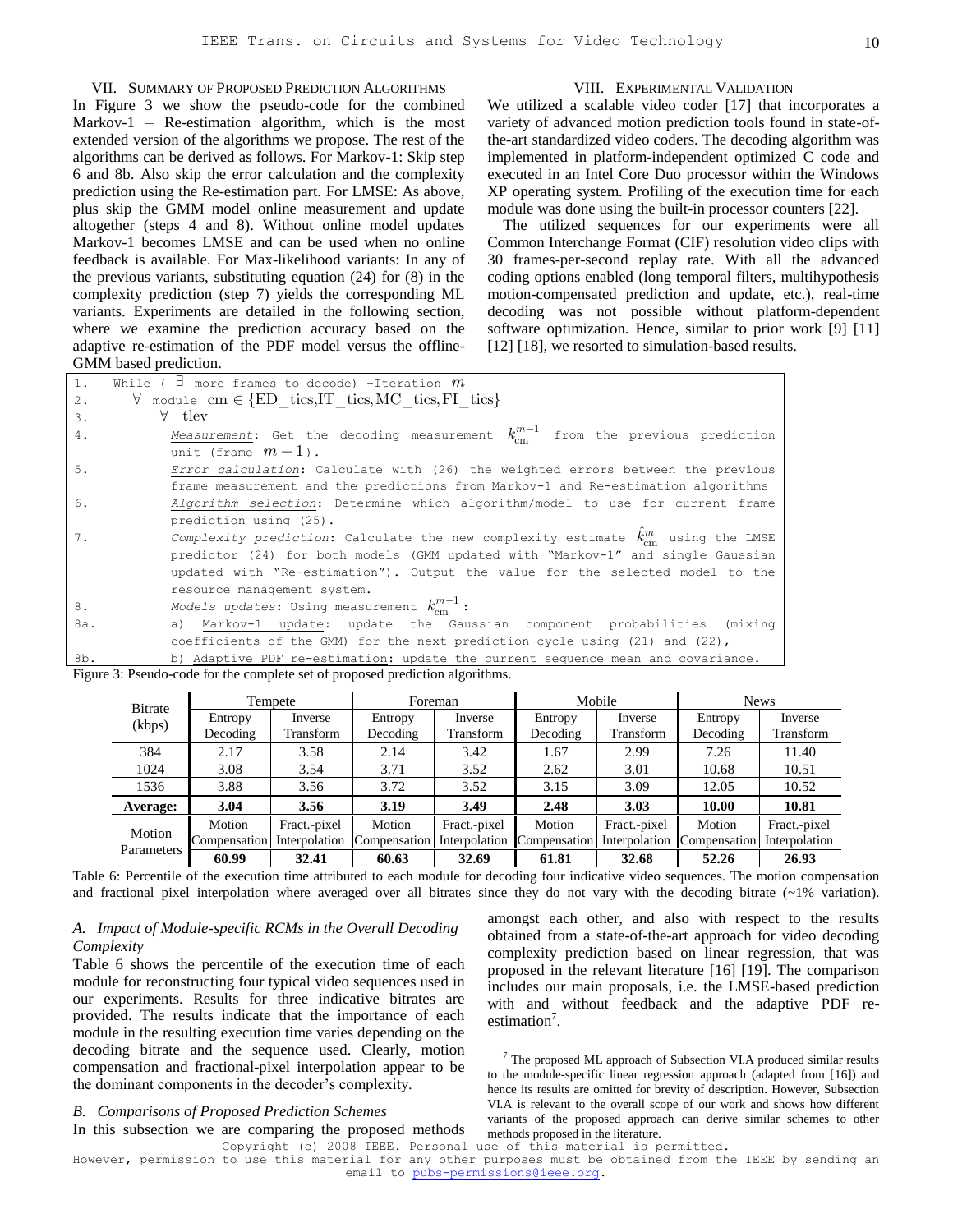| Tempete<br>Bitrate |            | Foreman          |            |              |            | <b>News</b>                                                         |            |
|--------------------|------------|------------------|------------|--------------|------------|---------------------------------------------------------------------|------------|
| ED<br>tics         | IТ<br>tics | ED<br>tics       | IT<br>tics | ED.<br>tics  | IT<br>tics | ED<br>tics                                                          | IT<br>tics |
| 24.89              | 6.29       | 11.32            | 3.93       | 10.12        | 2.14       | 25.44                                                               | 7.58       |
| 24.27              | 4.53       | 7.13             | 4.92       | 4.75         | 3.20       | 18.49                                                               | 2.66       |
| 5.42               | 2.98       | 11.60            | 2.44       | 13.56        | 2.45       | 19.30                                                               | 1.86       |
| 5.95               | 2.76       | 22.93            | 4.07       | 4.47         | 3.61       | 13.41                                                               | 1.99       |
| 5.34               | 3.85       | 7.46             | 2.48       | 4.43         | 3.37       | 17.97                                                               | 3.22       |
| 10.52              | 4.95       | 7.57             | 3.56       | 6.09         | 3.56       | 18.33                                                               | 5.00       |
| 12.73              | 4.23       | 11.34            | 3.57       | 7.24         | 3.06       | 18.82                                                               | 3.72       |
| $\rm MC$<br>tics   | FI<br>tics | $\rm MC$<br>tics | FI tics    | MC -<br>tics | FI<br>tics | MC tics                                                             | FI tics    |
| 3.38               | 10.90      | 6.67             | 4.36       | 12.52        | 1.63       | 28.57                                                               | 19.40      |
|                    | $\sim$     |                  |            |              |            | Mobile<br>$0.4 \times 10^{17}$ MOTI $\sim 1$<br>$\ddotsc$<br>$\sim$ |            |

Table 7: Average relative prediction error of the "LMSE" algorithm (percentage).

| <b>Bitrate</b> | Tempete    |            | Foreman          |            |                          | Mobile     |                  | <b>News</b> |
|----------------|------------|------------|------------------|------------|--------------------------|------------|------------------|-------------|
| (kbps)         | ED<br>tics | IΤ<br>tics | ED<br>tics       | IΤ<br>tics | ED<br>tics               | IΤ<br>tics | ED<br>tics       | IT<br>tics  |
| 384            | 13.46      | 5.12       | 10.96            | 2.90       | 4.07                     | 2.31       | 15.46            | 7.20        |
| 512            | 10.70      | 3.80       | 12.36            | 4.37       | 3.58                     | 1.42       | 12.52            | 3.59        |
| 896            | 7.85       | 2.32       | 11.63            | 3.58       | 8.72                     | 2.60       | 5.75             | 1.66        |
| 1024           | 6.37       | 3.55       | 23.02            | 4.74       | 7.20                     | 3.62       | 5.88             | 1.28        |
| 1280           | 8.20       | 4.00       | 13.29            | 2.68       | 6.61                     | 3.46       | 11.35            | 2.71        |
| 1536           | 10.77      | 4.23       | 10.87            | 2.53       | 6.62                     | 3.64       | 10.11            | 3.22        |
| Average:       | 9.56       | 3.84       | 13.69            | 3.47       | 6.13                     | 2.84       | 10.18            | 3.28        |
| Motion         | МC<br>tics | FI<br>tics | $\rm MC$<br>tics | FI<br>tics | $_{\mathrm{MC}}$<br>tics | FI<br>tics | $\rm MC$<br>tics | FI<br>tics  |
| Parameters     | 11.21      | 2.61       | 10.37<br>$-$     | 4.76       | 12.65                    | 1.43       | 15.96            | 6.90        |

Table 8: Average relative prediction error of the Markov-1 prediction algorithm (percentage).

| <b>Bitrate</b> | Tempete          |            |            | Foreman    |            | Mobile     |            | <b>News</b> |
|----------------|------------------|------------|------------|------------|------------|------------|------------|-------------|
| (kbps)         | ΕD<br>tics       | tics       | ED<br>tics | IΤ<br>tics | ED<br>tics | ĪТ<br>tics | ΕD<br>tics | IТ<br>tics  |
| 384            | 8.51             | 5.22       | 8.30       | 5.86       | 3.92       | 3.56       | 11.56      | 8.53        |
| 512            | 7.56             | 5.33       | 6.88       | 5.97       | 3.45       | 4.25       | 9.81       | 4.11        |
| 896            | 5.19             | 2.69       | 5.24       | 4.03       | 5.06       | 3.70       | 6.65       | 3.39        |
| 1024           | 4.31             | 3.98       | 12.60      | 4.87       | 4.77       | 4.31       | 7.96       | 2.57        |
| 1280           | 4.41             | 4.21       | 3.82       | 3.07       | 4.29       | 2.76       | 8.33       | 3.58        |
| 1536           | 5.27             | 5.14       | 2.97       | 2.46       | 4.19       | 4.49       | 7.69       | 4.70        |
| Average:       | 4.24             | 2.81       | 6.04       | 3.27       | 3.24       | 3.47       | 5.00       | 3.09        |
| Motion         | $\rm MC$<br>tics | FI<br>tics | MС<br>tics | FI<br>tics | MС<br>tics | FI<br>tics | MС<br>tics | FI<br>tics  |
| Parameters     | 6.16             | 2.36       | 7.20       | 3.98       | 11.27      | 2.42       | 10.51      | 6.61        |

Table 9: Average relative prediction error of the "Re-est" algorithm using adaptive online PDF re-estimation (percentage).

## *1) Least-Mean-Square-Error-based Prediction with and without On-line RCM Feedback*

We present experimental prediction results for the various RCMs using the schemes proposed in this paper. We denote as "LMSE" the baseline LMSE estimation algorithm [i.e. using  $(8)$ ,  $(9)$  and only offline training] and as "Markov-1" the Markov-enhanced LMSE estimation that adapts the weights of the mixture model used in the predictor based on the feedback received from the decoder (Subsection V.C). Finally, we denote as "Re-est" the method that performs PDF reestimation based on on-line feedback from the decoder (Subsection VI.B). The results are given in Table 7-Table 9. The set of video sequences mentioned in Subsection [C](#page-3-0) was used as the training set for our offline GMM and state transition probabilities, while the sequences "Tempete", "Foreman", "Mobile" and "News" comprised the test set.

Starting with the most-important part, i.e. MC tics, notice that the off-line "LMSE" method performs surprisingly well in comparison to the other approaches that require on-line feedback from the decoder, with the exception of the "News"

sequence. The complexity prediction for the fractional-pixel interpolation, FI tics is also quite accurate in the "LMSE" method, but the "Re-est" method performs better in general. Regarding the entropy decoding and inverse transform complexities, i.e.  $ED$  tics and IT tics, the "Re-est" method is again a superior predictor. This indicates that a combination of the different approaches could be beneficial, and it would also not require on-line feedback for all the RCMs of the previously-decoded GOPs.

We also compare against the regression-based approach proposed in previous work [16] [19], which was shown to outperform other related methods. The results can be found in Table 10. This approach adapts the coefficients of a linear predictor based on linear regression with previously-obtained decoding RCMs (per module). We experimented with various predictor lengths for each module of the decoder and selected (per module) the one that provided the best results on average. It can be seen that the combination of the best choices from the proposed methods systematically outperforms the regressionbased approach proposed in [16] [19], with only few

Copyright (c) 2008 IEEE. Personal use of this material is permitted.

However, permission to use this material for any other purposes must be obtained from the IEEE by sending an email to pubs-permissions@ieee.org.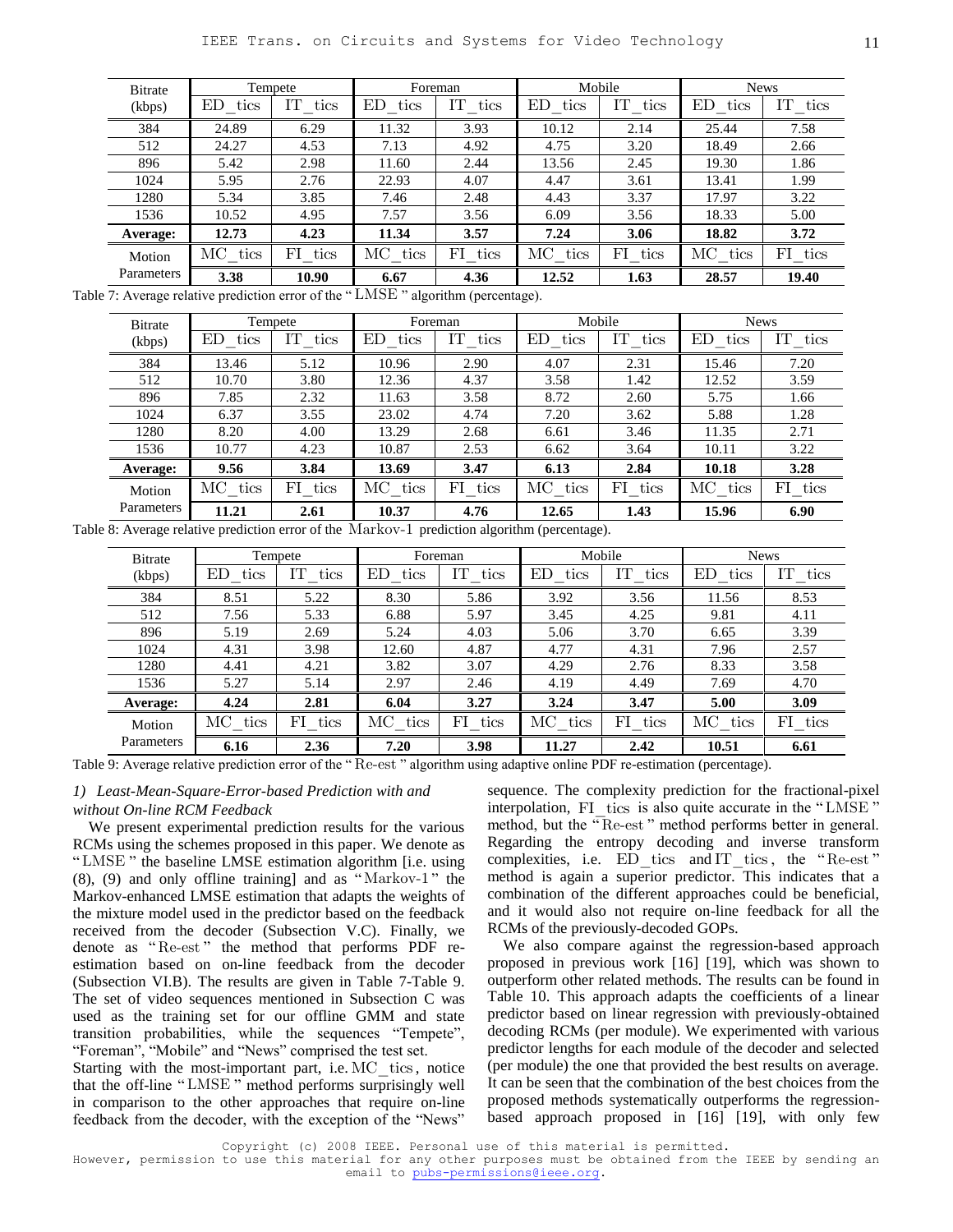exceptions. Finally, we remark that, on condition of the GMM accuracy on RCM–feature modeling, the proposed methods consist of the optimal predictor in the MSE sense. This is in contrast to previously proposed schemes [13] [19] [7] that perform complexity prediction based on heuristic predictors without any guarantee of optimality.

## *C. Selective Bitstream Decoding based on Complexity Estimates*

We conclude our experimental investigations by demonstrating an application of the proposed complexity modeling and estimation. One missing aspect of conventional rate-distortion modeling for video coders is a model estimating the complexity associated with processing of a certain component of a compressed bitstream. Our approach consists of such a framework since it provides reliable estimates of the associated cost of decoding a certain component of the compressed bitstream. As such, the streaming server of a video session may selectively decide to omit certain parts of the compressed stream from the transmission in order to satisfy real-time constraints of a certain decoder, or simply to reduce the transmission overhead, since the complexity model predicts that the decoder will exceed the real-time decoding constraints if these parts are used. This was initially termed as "complexity-constrained bitstream shaping" in our previous work [7]. Notice that our approach that provides module-bymodule real complexity metrics is very suitable for this task. In addition, the use of a scalable bitstream ensures that decoding occurs even if certain texture or motion (motion vectors or interpolation information) is omitted.

We set two upper-bounds on the processing cycles (expressed in tics/pixel) permissible for the video decoding of each GOP (which corresponds to approximately 0.53 seconds under the utilized settings) and two corresponding upper bounds on the average bitrate per GOP. Then, based on the proposed LMSE prediction algorithm we estimate the decoding time per temporal level and per module. We couple these measurements with a distortion model for the impact of each component of each temporal level [6]. Then, based on the rate-distortion-complexity optimization algorithm of our previous work (Figure 3 of [6]) we selectively drop certain substreams for each temporal level in order to satisfy the total constraints set for each GOP (rate and complexity). For each texture or motion-vector bitstream corresponding to each

video frame, the scalable bitstream parser can select from the truncation points corresponding to the bitrates reported in Table 7-Table 10 (if under the constraint set per GOP). From the obtained complexity-distortion set of points, we select the one closest to the complexity constraint that has the highest PSNR estimate (based on the distortion model).

Representative average peak-signal-to-noise (PSNR) results are presented in Figure 4 for the different bounds set for the processing cycles. As a reference, we also include the corresponding results when using the linear regression method for complexity estimation [16] [19] (corresponding prediction results can be found in Table 10). In addition, the results when complexity is unconstrained are included in the figure to provide an upper bound. Overall, there is a progressive decrease in quality when selective components are removed based on the distortion-complexity estimates. The results of Figure 4 demonstrate that the proposed complexity prediction approach enables higher PSNR under the complexity bounds than the case where linear regression is used, since, on average, operating points that closer to the bound are selected. This brings the results of the proposed approach closer to the upper bound that performs only rate-distortion optimization without complexity constraints. We observed similar improvements offered by the proposed approach when the Re\_est complexity prediction algorithm was used.

#### IX. CONCLUSIONS

In this paper we propose and discuss several statistical modeling and prediction schemes for video decoding complexity based on module-specific execution times (which we term as real complexity metrics – RCMs) and easilyextractable complexity features. We show that there is significant self- and cross-clustering in the temporal-level partitioned RCM–complexity-feature domain for many video sequences (Figure 2). The clustering is highly correlated to the content of the video sequences and can be successfully used to engineer optimal and effective prediction algorithms.

#### ACKNOWLEDGEMENT

The authors would like to thank the Associate Editor, Prof. Z. He, and the anonymous reviewers for their helpful remarks.

| u v        |             |            | of monon vector busticant corresponding to each |            |            |            |            |             |
|------------|-------------|------------|-------------------------------------------------|------------|------------|------------|------------|-------------|
| Bitrate    |             | Tempete    |                                                 | Foreman    |            | Mobile     |            | <b>News</b> |
| (kbps)     | tics<br>ED. | IТ<br>tics | ED.<br>tics                                     | IT<br>tics | ED<br>tics | IΤ<br>tics | ED<br>tics | IΤ<br>tics  |
| 384        | 6.44        | 5.60       | 7.48                                            | 6.24       | 4.99       | 7.07       | 16.87      | 24.91       |
| 512        | 5.15        | 3.47       | 7.80                                            | 7.16       | 5.68       | 8.73       | 8.12       | 5.90        |
| 896        | 5.01        | 1.05       | 4.36                                            | 3.49       | 6.34       | 4.41       | 8.97       | 4.05        |
| 1024       | 5.06        | 4.28       | 22.93                                           | 5.10       | 6.68       | 6.60       | 10.25      | 4.56        |
| 1280       | 3.72        | 2.47       | 3.51                                            | 3.37       | 7.05       | 5.69       | 9.63       | 3.81        |
| 1536       | 4.06        | 5.17       | 2.58                                            | 2.23       | 6.27       | 5.46       | 5.59       | 5.27        |
| Average:   | 4.91        | 3.67       | 8.11                                            | 4.60       | 6.17       | 6.33       | 9.91       | 8.08        |
| Motion     | MC tics     | FI tics    | MC tics                                         | FI tics    | MC tics    | FI tics    | MC tics    | FI tics     |
| Parameters | 12.41       | 2.88       | 10.03                                           | 3.57       | 15.23      | 3.13       | 12.16      | 6.12        |

Table 10: Average prediction error of the linear regression method used in previous work on decoding complexity prediction [16] [19].